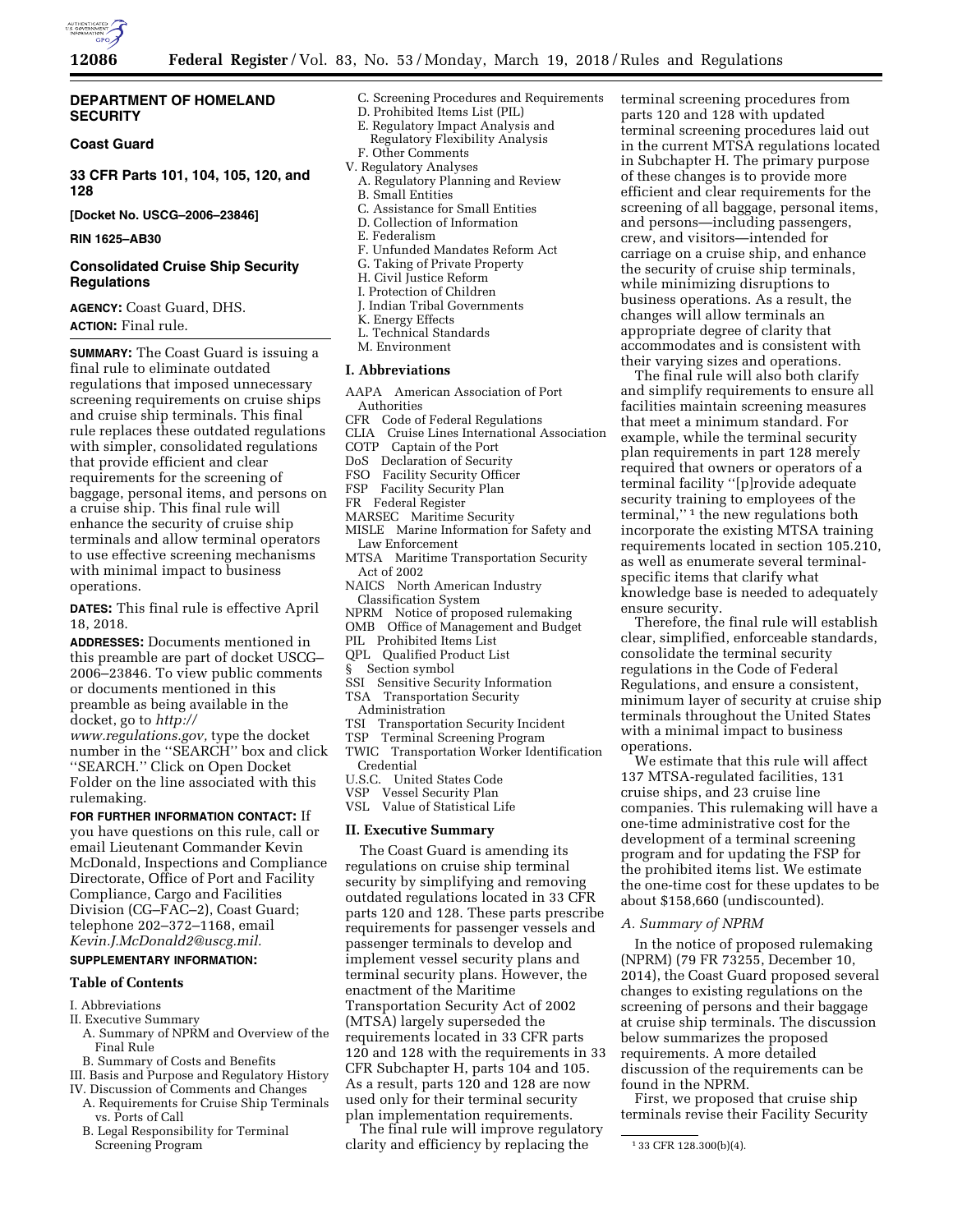Plans (FSPs) to include a consolidated section on terminal screening, called the terminal screening program (TSP). Additionally, we proposed several requirements for TSPs, as laid out in proposed subpart E of 33 CFR 105 (§§ 105.500 through 105.550), that would impose clearer requirements on how a screening program should operate.

The proposed specific requirements of the TSP were minimal. Many of the requirements in subpart E are already contained in a terminal's existing TSP, as mandated by existing 33 CFR part 128, although these items are discussed in greater detail in the new subpart E. Additionally, the proposed subpart E included some new training and qualification requirements for screeners (such as familiarity with relevant portions of the TSP and FSP), requirements for screeners to participate in drills, and requirements for how screening equipment should be used if the screener chose to use it. In our analysis of cruise ship TSPs, we estimated that most, if not all, cruise ship terminals would already comply with the vast majority of the requirements in subpart E, and that the costs of compliance with the proposed rule would be largely limited to revising cruise ship terminal FSPs to meet the format requirements of subpart E. See the preliminary regulatory analysis (available in the docket under ''Supporting Documents'' at USCG– 2006–23846–0029) for a more detailed discussion of the costs of the proposed rule.

Second, the Coast Guard proposed that cruise ship operators also meet certain new requirements in proposed § 104.295. Specifically, we proposed that cruise ship owners or operators be required to ensure that screening is performed in accordance with the screener qualification (new § 105.530), screener training (new § 105.535), and screening equipment (new § 105.545) provisions of Subpart E regardless of whether the screening is performed by a cruise ship terminal. Existing § 104.295 makes cruise ship owners and operators responsible for ensuring preembarkation screening, but does not refer to Subpart E. We note that the screening equipment regulations proposed in § 105.545 did not require the use of additional screening equipment, but only to regulate the way certain equipment would be used and maintained if the screener chose to employ it.

Third, the Coast Guard proposed to develop a Prohibited Items List (PIL) similar but not identical to that used by the Transportation Security

Administration (TSA) at airports, which would define certain items that could not be brought on board a cruise ship by passengers on their persons or in checked luggage. Proposed § 105.515 required this PIL be posted at each screening location. In the NPRM, we explained that prohibiting the items listed on the PIL was not intended to be a new requirement, but an interpretation of the existing requirement, located in 33 CFR 104.295(a) and 105.290(a), that cruise ship and cruise ship terminal operators ''[s]creen all persons, baggage, and personal effects for dangerous substances and devices.'' Considering that the definition of ''dangerous substances and devices'' in 33 CFR 101.105 means ''any material, substance, or item that reasonably has the potential to cause a transportation security incident [TSI]'', we proposed to publish the PIL as an interpretive document indicating which items the Coast Guard believes are ''dangerous substances and devices'' at all times, while other items may or may not be considered such at the FSO's discretion. We noted that cruise ship operators were free to prohibit additional items on their vessels if they believed they were dangerous, or for any other reason, and noted that most cruise lines already advertised lists of prohibited items that are extremely similar to, if not more extensive than, the proposed PIL.

Finally, the Coast Guard proposed to remove 33 CFR parts 120 and 128 because provisions in those parts requiring security officers and security plans or programs for cruise ships and cruise ship terminals would be redundant with the provisions in 33 CFR subchapter H. We also proposed removing section 120.220, concerning the reporting of unlawful acts, as it is obsolete, and existing law enforcement protocols require members of the Cruise Lines International Association (CLIA) to report incidents involving serious violations of U.S. law to the nearest Federal Bureau of Investigation field office as soon as possible.

### *B. Overview of the Final Rule*

The final rule amends the maritime security regulations, found in title 33 of the Code of Federal Regulations (33 CFR) subchapter H (parts 101 through 105), relating to TSPs in existing FSPs at cruise ship terminals within the United States and its territories. The final rule builds upon existing facility security requirements in 33 CFR part 105, which implements the Maritime Transportation Security Act of 2002 (MTSA), Public Law 107–295, 116 Stat. 2064 (November 25, 2002), codified at 46 U.S.C. Chapter 701.

We note that this rule only addresses screening procedures for persons boarding the vessel and their baggage. This rule does not address the screening of vessel stores, bunkers, or cargo. Similarly, it does not affect what items may be brought onto a cruise ship by the cruise ship operator, including items that passengers may check for secure storage with the cruise operator outside of their baggage. Requirements for security measures for the delivery of vessel stores, bunkers, and cargo exist and are found in 33 CFR 104.275, 104.280, 105.265, and 105.270.

This final rule also makes changes to the list of prohibited items proposed in the NPRM. The Coast Guard announces in this final rule the availability of the revised PIL in the regulatory docket for this rulemaking and on the Coast Guard's website at *[https://](https://homeport.uscg.mil) [homeport.uscg.mil.](https://homeport.uscg.mil)* 

This rule does not include regulations that may be required pursuant to the Cruise Vessel Security and Safety Act of 2010 (CVSSA), Public Law 111–207 (July 27, 2010) (See RIN 1625–AB91) (CVSSA). Although this rule and the CVSSA are both concerned with cruise ship security generally, this rule consolidates and updates pre-boarding screening requirements while the CVSSA prescribes requirements in other areas, such as cruise ship design, providing information to passengers, maintaining medications and medical staff on board, crime reporting, crew access to passenger staterooms, and crime scene preservation training.

#### *C. Summary of Costs and Benefits*

We expect minimal cost impacts to industry and the public from this rulemaking since it incorporates current industry practices. We estimate that this rule will affect 137 MTSA-regulated facilities, 131 cruise ships, and 23 cruise line companies. While this rulemaking streamlines and clarifies the existing requirements regarding passenger screening, there will be a one-time administrative cost for the development of a terminal screening program and for updating the FSP for the prohibited items list. We estimate the one-time cost for these updates to be about \$158,660 (undiscounted).

### **III. Basis and Purpose and Regulatory History**

The Ports and Waterways Safety Act (PWSA) (33 U.S.C. 1221 *et seq.*), authorizes the Secretary of the department in which the Coast Guard is operating to take certain actions to advance port, harbor, and coastal facility security. The Secretary is authorized under 33 U.S.C. 1231 to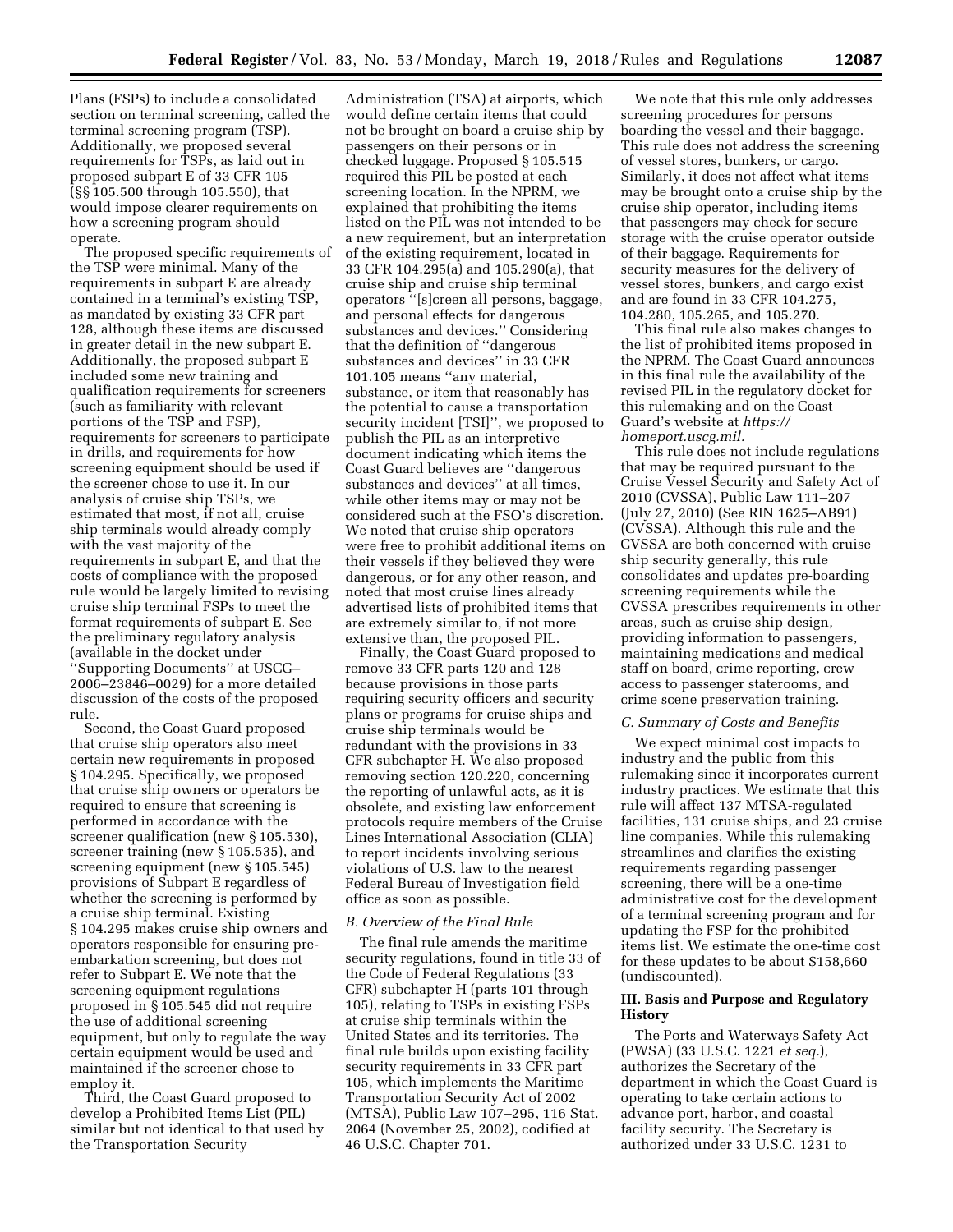promulgate regulations to implement 33 U.S.C. chapter 26, including 33 U.S.C. 1226. The Secretary has delegated this authority to the Commandant of the Coast Guard (DHS Delegation 0170.1(70) and (71)).

On December 10, 2014, the Coast Guard published a notice of proposed rulemaking (NPRM) titled ''Consolidated Cruise Ship Security Regulations'' in the **Federal Register** (79 FR 73255). As described in more detail in the section of the NPRM entitled ''Development of 33 CFR Subchapter H'', the purpose of this rule was to require cruise ship terminal Facility Security Plans (FSPs) to follow an organized format that includes more aspects of screening, and to develop a Prohibited Items List for use when conducting screening of all persons, baggage, and personal effects at the terminal. This list would reduce uncertainty in the industry and the public about what is prohibited and what is not, and would help cruise ship facilities better implement the screening requirement in 33 CFR 105.290(a).

We provided an initial 3-month comment period for the proposed rule that was to close on March 10, 2015. However, on April 1, 2015, we published a Notice in the **Federal Register** (80 FR 17372) because we omitted from the docket the accompanying Regulatory Analysis. We reopened the comment period for a period of 60 days, until June 1, 2015 to allow commenters to read and comment on the detailed Regulatory Analysis if desired. We received 31 written submissions. Additionally, we held a public meeting at the Port Everglades Cruise Terminal in Hollywood, Florida on February 9, 2015, where 4 persons made oral statements.2

## **IV. Discussion of Comments and Changes**

Comments generally fell into one of five overall categories, with the most prominent being questions related to requirements for small ports of call and the legal responsibilities of cruise ship terminals. We also received numerous comments related to screening requirements in the TSP, breaches of security, and the prohibited items list. In response to those comments, the Coast Guard has clarified and altered the final rule in a way that we believe will be less disruptive to the cruise ship experience, while still maintaining strong overall levels of security. In the subsections below, we summarize the

comments received and discuss our specific responses.

## *A. Requirements for Cruise Ship Terminals vs. Ports of Call*

The Coast Guard received numerous comments regarding the imposition of screening requirements on ports of call. As described in the NPRM proposed definition, ports of call are interim destinations where cruise ship passengers disembark the ship for shore excursions. We note that some commenters used the term ''port of call'' to describe any interim destination by a cruise ship, while others seemed to limit the term to facilities where a cruise ship would be serviced by tenders in lieu of docking directly.3 Unlike at cruise ship terminals, passengers do not generally carry much if any baggage at ports of call, leaving most belongings on the cruise ship. As far as security measures go, security screening is rarely carried out at ports of call, and cruise ships generally check passengers when they return to the cruise ship to ensure that they have not brought back prohibited items from their shore excursions. The security arrangements made between a cruise ship and a port of call are generally implemented through a Declaration of Security (DoS), which details the respective security arrangements between the parties.

While the NPRM proposals were not specifically targeted at ports of call, commenters were concerned that ports of call were included in the proposed definition of "cruise ship terminal[s]" which was defined as ''any portion of a facility that receives a cruise ship or its tenders to embark or disembark passengers or crew.'' This definition, especially with the inclusion of the phrase ''or its tenders,'' meant that the scope of this rule would be vastly expanded beyond what is traditionally meant by a cruise ship facility, and would impose security screening requirements on owners and operators of ports of call that had previous delegated screening responsibilities to cruise ship operators.

The Coast Guard received a large number of comments from the operators

of ports of call questioning many aspects of the proposed regulations. Many of these facility operators were concerned that the proposed cruise ship terminal requirements were inappropriate for use at ports of call that do not receive cruise ships, and that implementing these requirements would have substantial costs far above and beyond the modest expenditures presented in the preliminary regulatory analysis. Furthermore, operators of these ports of call suggested that implementing the cruise ship terminal security procedures would be redundant, because passengers are already screened when they return to the cruise ship.

To generally summarize, commenters on this issue believed that the Coast Guard was proposing to require that all ports of call conduct screening of passengers for prohibited items at the facility before passengers could re-board cruise ships. This would run contrary to existing arrangements, where screening is done on board the ship by cruise vessel security personnel.4 Such would also likely entail significant costs to many facility operators, who would have to build out facilities and hire personnel in order to conduct screening, which might be duplicative of screening conducted on the vessel. As an overall response, the Coast Guard notes that this interpretation was based on a misunderstanding of the proposal. We did not intend to imply that terminal screening requirements would be expanded to ports of call, and we did not intend that ports of call would have specific screening requirements imposed by this rule.

In response to these comments, the Coast Guard has made several changes that we hope improve the clarity of the regulatory text. We have updated the definitions of ''cruise ship terminal'' and ''ports of call'' to clearly delineate between the two, and have included a new section 105.292 to make clear the specific responsibilities on ports of call. We have also added a new paragraph (a)(2) to  $\S 104.295$  to remove confusion about screening requirements at ports of call, and to make clear that arrangements where screening is conducted onboard the vessel do not need to be duplicated at the facility. We believe that by making these changes, we have addressed the concerns raised by commenters on this issue.

Below, we address the specific comments received on this issue, as

<sup>2</sup>This meeting was announced in the **Federal Register** on January 21, 2015 (80 FR 2839).

<sup>&</sup>lt;sup>3</sup> In the NPRM discussion, we stated "[d]uring visits at several cruise ship terminals, cruise ship embarkation ports, and ports of call, the Coast Guard witnessed various types of screening activities.'' The discrete listings of ''cruise ship terminals'' and ''ports of call'' indicated that cruise ship terminals and ports of call were separate. In the next sentence, however, we stated, ''[m]ost terminals use metal detectors and x-ray systems. and other terminals, normally ports of call, screen by hand,'' thus seeming to indicate that ports of call are a subset of cruise ship terminals (79 FR 73259). This inadvertent inconsistency may have contributed to commenters' misunderstanding the definition of ports of call.

<sup>4</sup>While we note that it would be legal for a screening to be conducted at the facility, rather than on the cruise ship, if specified in the DoS, we are not aware of any situations in which this is done.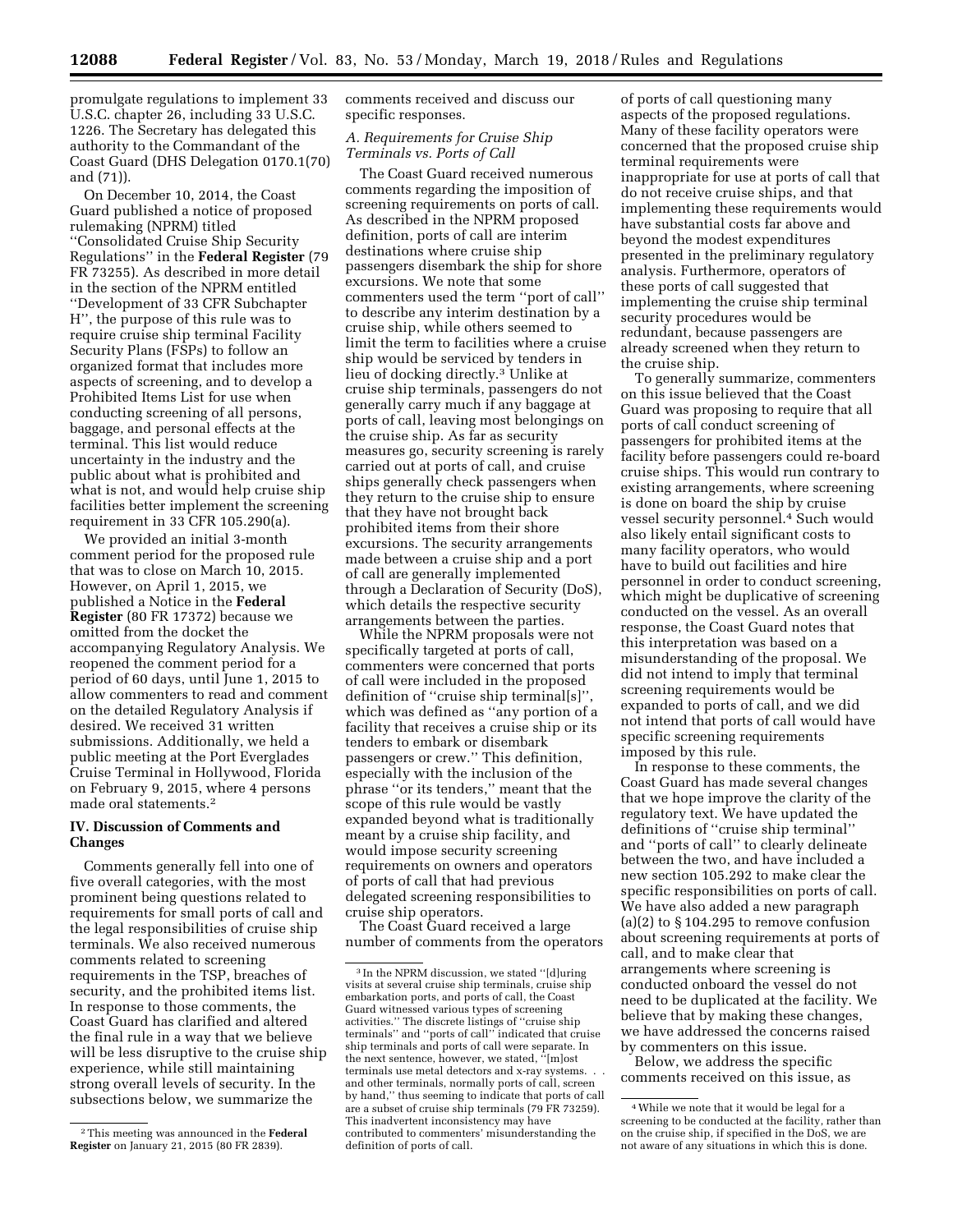well as the Coast Guard's responses to those issues. Given that many comments shared many themes as described above, we do not address each individual remark, but we do respond to specific comments and issues as they present nuance or unique questions on this topic.

The proposed rule was intended only to be applied to cruise ship terminals and not to ports of call. In the NPRM, we estimated the proposed rule would affect 23 cruise line companies, each of which maintains an FSP for each terminal that they use. Therefore, we stated the following: ''[W]e estimate that the proposed rule would require that FSPs at 137 MTSA-regulated facilities be updated. The proposed rule would require these facilities to add TSP chapters to their existing FSPs. This rule would also require owners and operators of cruise ship terminals to add a Prohibited Items List to current FSPs.'' 79 FR 73266. The Preliminary Regulatory Analysis (available in the docket at USCG–2006–23846–0029), which accompanied the NPRM, provided an explanation of what facilities would be affected by the rule. As stated above, the Coast Guard estimated that 137 facilities would be affected by this rule (see the Regulatory Planning and Review section below), which was based on the number of MTSA-regulated waterfront facilities that receive cruise vessels according to the Coast Guard Marine Information for Safety and Law Enforcement (MISLE) database (as of February 2009).

However, based on the responses in comments, it appears that this analysis may not have been considered by commenters regarding potentially affected facilities due to the proposed definition of ''cruise ship terminal.'' While the term ''cruise ship terminal'' is not explicitly defined under current regulations, if a cruise ship does not directly service a facility, but instead passengers are transported to and from the facility via small vessels known as tenders, then the Coast Guard does not consider the facility to be a ''cruise ship terminal.'' 5 In the proposed rule, commenters noted that this class of facilities would be swept into the category of cruise ship terminals, thus making them subject to both the existing

and proposed requirements for cruise ship terminals under this rule.

A comment from the United States Virgin Islands (USVI) summed up this general concern, expressing strong concern that the proposed rule would eliminate the category of a ''Port of Call'' and force every destination at which a cruise ship calls to be considered a cruise ship terminal, ''with requirements for an on-shore screening facility at every location where passengers embark or disembark, rather than allow the screening to be conducted as passengers board at and by the ship.'' 6 The commenter suggested that the proposed rule would require installation and operation of screening facilities on the docks or shore, which would be unnecessary due to the existing screening done as the passengers board the ship. The commenter also provided several descriptions of various small facilities that receive cruise ship tenders, describing how they could incur substantial costs if they were forced to construct costly screening operation centers. We believe that the changes made to the regulatory text address these concerns by making clear that these ports of call would not be subject to the requirements for cruise ship terminals.

Many commenters, including many represented by the Passenger Vessel Association (PVA), also urged the Coast Guard to reconsider whether facilities that only receive cruise ship tenders should be defined as ''cruise ship terminals'' and be made subject to the associated regulations in 33 CFR 105.290. The PVA offered several examples of small facilities that receive cruise ship tenders only that would be ill-suited to screen passengers for dangerous substances and devices on their premises. The PVA instead suggested that ''[a] 'port of call' facility that simply receives cruise ship tenders, but not the cruise ship itself, should not be required to install and operate the screening equipment. That responsibility should lie with the cruise ship operator, and the rule should permit it to be performed at any location prior to boarding the cruise ship, not necessarily on the dock or pier.'' 7 8

Additional commenters raised PVA's concerns in the context of their specific situations. One commenter, a small seasonal company specializing in whale watch excursions, argued that ''tender ports should not be considered 'cruise ship terminals','' and that the current rules for tender ports provide effective security.9 Noting that there is usually no building to store x-ray machines and other security apparatuses, the commenter states that the facility or ship generally provides simply a tent for passengers to stand under while checking IDs and bags. The commenter also noted that the cruise ships have xray machines and metal detectors at the boarding areas on board, thus indicating that imposing screening requirements on the facility would be both duplicative and expensive. Another commenter, from the city of Ketchikan, Alaska, suggested that there is no centralized location for screening in a facility that extends over a mile of downtown waterfront.10

Other commenters raised similar concerns, but did not limit themselves only to ports of call that serviced cruise ship tenders exclusively. The American Association of Port Authorities simply stated that many facilities that handle port of call visits from cruise ships have little or no infrastructure in place to conduct screenings, and that the rule must be rewritten so as to not impose significant economic burdens on those facilities.11 The Cruise Line Agencies of Alaska stated that while there are only two cruise terminal facilities in the State, there are 25 ports of call, which have little or no accompanying shoreside terminal buildings.12 This commenter noted that they currently conduct screening in coordination with the vessel moored at the facility in accordance with existing 33 CFR 105.290. The commenter argued that to ''construct the type of facilities referenced'' would cost between \$2 and \$3 million per facility, although they did not specify exactly what that would entail.13 Another commenter, a port facility security officer in Alaska, echoed similar concerns, stating that at his port of call facility the docks are piers without structures on them, and that building such facilities would present an economic hardship.14

As indicated above, we have revised § 104.295 to make clear that arrangements where screening is

<sup>5</sup>We note that while there is no current definition of ''cruise ship terminal,'' the existing definition of ''passenger terminal,'' located in 33 CFR 120.110, is ''any structure used for the assembling, processing, embarking, or disembarking of passengers or baggage for vessels subject to [part 120]. It includes piers, wharves, and similar structures to which a vessel may be secured; land and water under or in immediate proximity to these structures; buildings on or contiguous to these structures; and equipment and materials on or in these structures.''

<sup>6</sup>United States Virgin Islands, Office of the Governor, comment, USCG–2006–23846–0022, p.2.

<sup>7</sup>Passenger Vessel Association comment, available in the docket at USCG–2006–23846–0025, p.3.

<sup>8</sup>We note that, contrary to the text of the comment, the proposed rule would not have required all cruise ship facilities to install and operate screening equipment, see proposed §§ 105.545 and 105.550.

<sup>9</sup>USCG–2006–23846–0016, p.1.

<sup>10</sup>USCG–2006–23846–0026.

<sup>11</sup>USCG–2006–23846–0013.

<sup>12</sup>USCG–2006–23846–0019.

<sup>13</sup>USCG–2006–23846–0019, p.2.

<sup>14</sup>USCG–2006–23846–0018.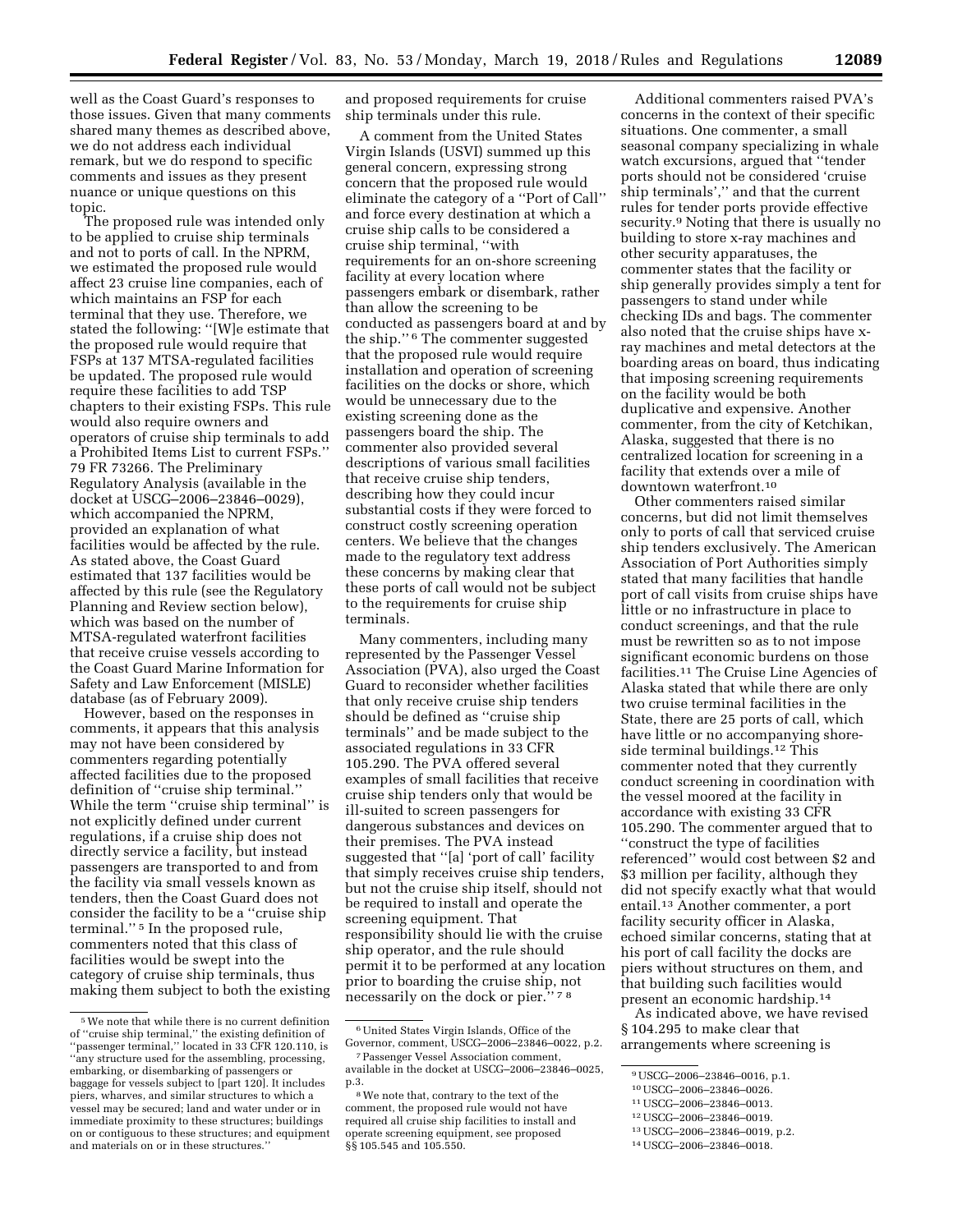conducted onboard the vessel do not need to be duplicated at the facility.15 We note that with regard to the Alaskan ports of call referenced by these commenters, the facilities do not appear to be serviced by tenders, but the cruise ship docks at the facility. Thus, the mere retraction of the phrase ''or its tenders'' from the proposed definition of ''cruise ship terminal'' would not appear to alleviate their concerns. Thus, in the final rule text, while we are leaving the phrase ''or its tenders'' in the definition of cruise ship terminals, we have clarified in 104.295 that cruise ship terminal regulations do not apply to ports of call.

One commenter stated that proposed changes to the screening method in § 105.290(a) would impose significant costs on a small facility.16 We believe that the commenter's focus on the proposed language in § 105.290 is misplaced, and that this comment relates more appropriately to the proposed change in the definition of ''cruise ship terminal.'' Specifically, this commenter may not have been subject to any cruise ship terminal requirements previously (as it would have been considered a port of call), and had the proposed change been finalized, would have become subject to § 105.290 along with other cruise ship terminal requirements—as a result of the proposed change to the definition.

The specific change to § 105.290(a) proposed to add the phrase ''in accordance with the requirements of subpart E of this part'' to the existing requirement that facilities ''Screen all persons, baggage, and personal effects for dangerous substances and devices.'' The commenter stated that at Maritime Security (MARSEC) Level 1, they perform random checks on the docks, and that the new rule would require that 100% of all passengers and crew would have to be checked before entering the docks. The commenter stated that this new requirement would be both costly and redundant. The commenter also stated that ''the new rule stipulates that 100% of all passengers and crew would be checked before putting a foot on our docks, before entering our facility [sic].''

We have several concerns with this comment. To begin, we note that both the existing and proposed regulatory text required that ''all'' persons be screened, so it appears that, if a facility was subject to the requirements of 33 CFR 105.290, random screenings would be a violation of both existing and

16USCG–2006–23846–0014, p.1–2. 17USCG–2006–23846–0014, p.2. 18USCG–2006–23846–0027, p.1.

proposed regulations. The new regulations add no additional language that could be interpreted as requiring more passengers to be screened than under the existing language. The commenter also states that the rule would dramatically increase costs—and cites the cost of screening all of the passengers and crew as an increased cost of the proposed regulation. Again, both the existing and proposed regulations require that facilities subject to § 105.290 require screening of all passengers, so this rule is not imposing new costs. Finally, the commenter states that all passengers would need to be screened before entering the facility, but we note that neither § 105.290 nor the proposed rule would require this (no citation was given in the comment).

Several commenters were concerned about the definition of ''cruise ship terminal'' pertaining to screening locations. The commenters argued that the NPRM proposed several changes that, combined, could be construed to require the physical location of screening to be located only at certain points prior to boarding a cruise ship. Specifically, in § 104.295(a)(1) (''Additional Requirements—Cruise Ships''), we proposed to add the phrase ''at the cruise ship terminal, or in the absence of a cruise ship terminal, immediately prior to embarking a cruise ship'' to the requirement that the operator of a cruise ship ensure the screening of all persons, baggage, and personal effects for dangerous substances and devices.

The preamble discussion of § 104.295 did not discuss any requirements for the physical location of screening, and stated that it was only adding language requiring cruise ship owners or operators to ensure screening is performed in accordance with the updated screening requirements. The NPRM preamble also stated that the Coast Guard anticipated that they would continue to coordinate screening with the cruise ship terminals.

Notwithstanding the preamble discussion, several commenters expressed concern, related to the language in § 104.295(a)(1) and to the proposed definition of ''cruise ship terminal,'' that the changes in the proposed rule would force changes to the screening location that could increase costs, create duplication, and possibly harm security. One commenter stated that the requirement that passengers be screened at ports of call was duplicative, as they must also be screened upon boarding the cruise ship as specified in the ship's VSP.17 A

second commenter noted that the proposed language in § 104.295(a)(1), particularly the phrase ''in the absence of a terminal,'' conflicts with the new definition of ''cruise ship terminal,'' which would include any facility that receives cruise ships or their tenders.18

We agree with the overall assertion made by the commenters. Reading the proposed expansive definition of cruise ship terminal, along with the phrasing of § 104.295(a)(1) which, in the proposed text, would have required screening ''at the cruise ship terminal, or in the absence of a terminal, immediately prior to embarking on a cruise ship'', would create duplicative screening requirements. We also agree that the proposed definition of ''cruise ship terminal'' would make the phrase ''in the absence of a terminal'' (in proposed § 104.295(a)(1)) a logical impossibility. Both of these items are addressed by the changes to the definition of cruise ship terminal and the changes to  $\S 104.295(a)(1)$  in this final rule. As stated at the start of this section, the new definition of cruise ship terminal limits the definition to facilities to the point where the cruise vessel begins or ends its voyage, thus excluding ports of call, where security screening is conducted on the vessel (or at a facility, if detailed in a DoS) pursuant to the requirements in § 104.265(f)–(g), as detailed in its VSP. Similarly, the new text in § 104.295(a)(1) replaces the wording that would have required screening ''at the cruise ship terminal, or in the absence of a terminal, immediately prior to embarking a cruise ship'' with the phrase ''prior to entering the sterile (or secure) portion of a cruise ship''. These changes allow the existing arrangement, where passengers returning to a cruise ship at a port of call, may be screened upon entering the vessel, to continue.

However, we disagree with an assertion by the second commenter that ''docks'' should not be considered ''facilities.'' This commenter stated that some cruise ships routinely use ports that simply have docks that are used for port calls, which should not be considered ''terminals'' or even ''facilities''. The commenter also states that these ports do not have the room or infrastructure to support screening areas, but that the cruise ships visiting these ports do, and currently screen all passengers. We note that we would consider a dock where cruise ship passengers embark or disembark to be a ''facility'' based upon the definition of

 $^{\rm 15}\rm{Or},$  in a hypothetical situation in which screening was performed at the facility, it would not need to be duplicated on the ship.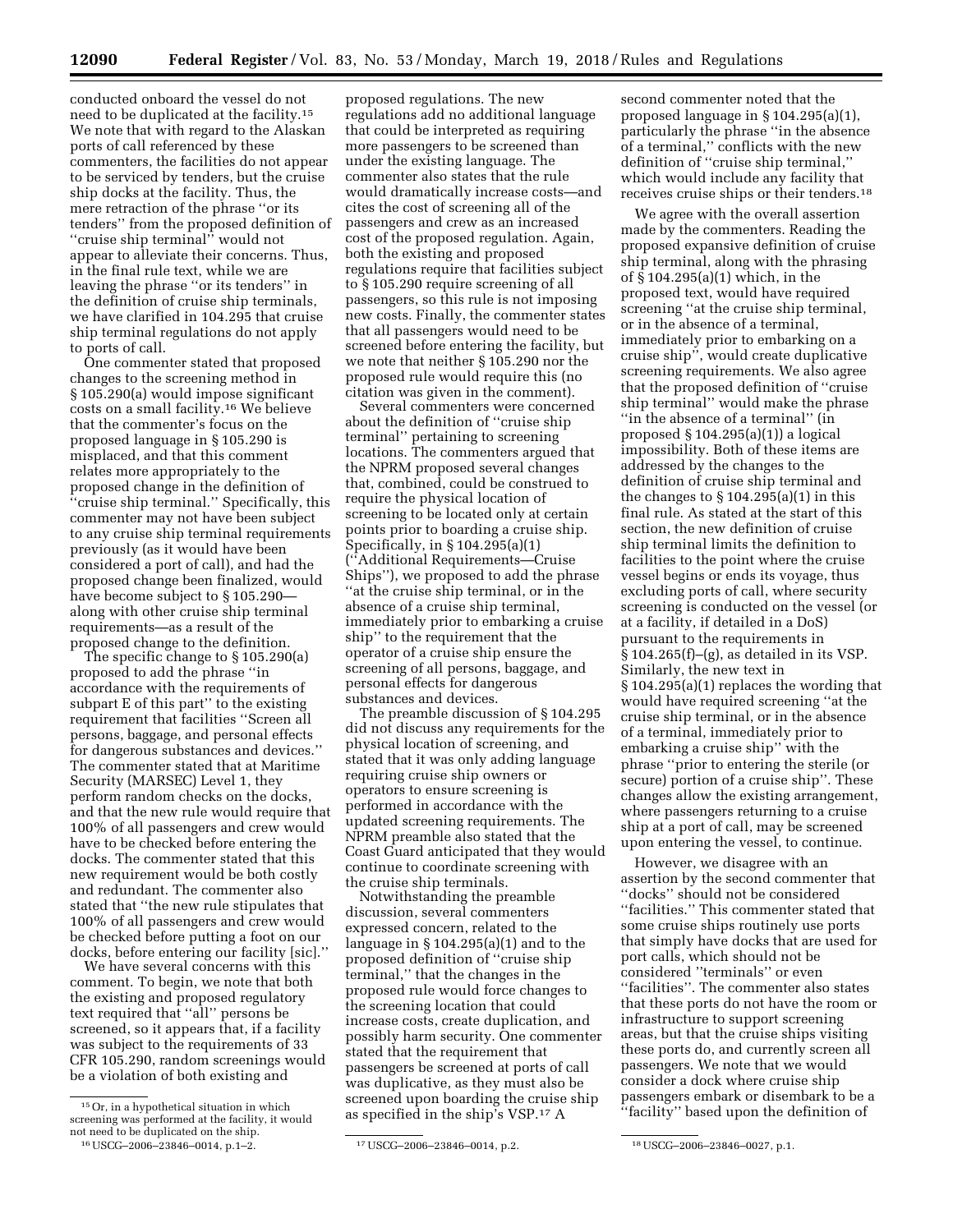"facility" in 33 CFR 101.105.<sup>19</sup> To be more specific regarding this particular dock, the Coast Guard would consider it a ''port of call'' based on the fact that cruise ships make a scheduled stop at this facility in the course of their voyage.

The Cruise Lines International Association (CLIA) expressed concern that the proposed rule's requirement in § 104.295(a)(1), relating to the required screening location, was inappropriate for smaller terminals. CLIA noted that for many terminals, ''screening is conducted onboard cruise ships in the absence of appropriate facilities at a terminal'', and noted that ''some embarkation/disembarkation ports are not equipped to conduct screening prior to a passenger boarding.'' 20 CLIA suggested several additions to the regulations that could increase the flexibility for cruise ship facilities in situations like this. One suggestion was to amend § 104.295 from ''immediately prior to embarking a cruise ship'' to ''immediately prior to entering the sterile (or secure) portion of a cruise ship,'' which would allow the mandated screening to take place on the vessel.

CLIA made two other suggestions related to part 105. The first was to add the phrase ''where screening is performed at the cruise ship terminal'' to the proposed requirement in § 105.500(a) (''Applicability''),21 and the second suggestion was to amend § 105.550 (''Alternatives'') to allow for alternative screening locations in addition to alternative screening equipment. They stated that these changes to the regulations would allow cruise ship terminals to locate screening facilities where most appropriate, as well as have screening performed on the vessel if done in accordance with a DoS. However, we note that the requested changes to subpart E are rendered unnecessary by the changes to the definition of ''cruise ship terminal'' and the revision of the definition for ''port of call,'' along with the new text in §§ 104.295 and 105.292.

CLIA also expressed concern that the security-related familiarization for screeners, in § 105.535, may be a burden because the expectation that screeners

are aware of historic and current threats to the industry may be unrealistic, especially without an authoritative source pointing to those threats. In response to this, we note that the particular requirements in § 104.295, which would require the vessel to screen ''in accordance with the qualification, training, and equipment requirements of §§ 105.530, 105.535, and 105.545,'' would be unlikely to significantly impact training operations. The requirements referenced consist of basic training and qualification requirements, and § 105.545 only mandates that screening equipment, if used, must be used in accordance with general maintenance and signage requirements. With regard to familiarization, we would interpret it to mean familiarity with what items are prohibited, and common means in which they may be hidden on a person. We expect that all security screeners are given this training, which is why we have not considered it to be an added burden in this final rule.

Additionally, one commenter stated that the proposed regulations would go beyond the International Maritime Organization's International Ship and Port Facility Security Code requirements,<sup>22</sup> and that foreign-flagged cruise ships are not required to comply with these additional vessel security regulations. The commenter argued that some cruise ships, particularly foreignflagged ships, may not have the room or capability to screen at the levels described in the proposed rule. Thus, the commenter argued, the liability to perform the necessary screening would by default fall on the facility, with ports of call being affected far more than cruise ship terminals. We believe that by clarifying the particular responsibilities of ports of call in new § 105.292, in contrast to the requirements for cruise ship terminals, we have made clear that ports of call are free to continue screening operations in conjunction with vessels. As a result, these foreign-flagged cruise vessels will only be required to meet the limited requirements in §§ 105.530, 105.535, and 105.545 of subpart E, which we believe they already do. The same commenters pointed out that several provisions of the proposed rule, particularly the definition of ''cruise ship terminal,'' but also proposed 33 CFR 104.295, had the effect of regulatory changes that were not anticipated or desired by the Coast Guard. As stated in our preamble and economic analysis, the intent of this rulemaking action is to provide more

detailed regulatory requirements for cruise ship screening operations and the associated TSP than are currently provided in parts 120 and 128, as well as to include the requirements for a PIL in the regulations. We do not believe that commenters took issue with what was the original intent of the NPRM, but rather the unintended changes based on the wording of the proposed regulatory text.

In summary, based on the comments received, this final rule contains several changes from the proposed rule pertaining to requirements for cruise ship terminals and ports of call. The paragraphs below describes those changes in detail.

First, to alleviate the confusion expressed by many commenters, we are adding a definition of ''cruise ship terminal'' that reflects the common understanding of the difference between a ''terminal'' and a ''port of call.'' Cruise ship terminals are where passengers embark or disembark at the beginning and end of the voyage, while ports of call are intermediate stops during the voyage. The requirements of subpart E primarily apply to cruise ship terminals, while ports of call are simply subject to the existing requirements that the screening and other security arrangements be coordinated with the vessels. We are also modifying the definition of ''port of call'' by adding the phrase ''or its tenders'' to the existing definition, and adding a specific regulatory requirement (located in new § 105.292) to ensure cruise vessels screen all persons, baggage, and personal effects for dangerous substances and devices prior to entering the sterile (or secure) portion of a cruise ship. The primary change to the regulations with regard to ports of call, unchanged from the proposed rule, will be the requirement that the PIL be used and displayed during the screening process.

Additionally, we are amending the proposed language in § 104.295 to remove the screening location requirement from the regulations. We agree with commenters that this language would cause problems for facilities where screening is performed on a cruise ship, and it was not our intent to impose a requirement for a redundant screening procedure. Instead, we are incorporating in new § 104.295(a)(2) a version of the existing language from 33 CFR 120 which allowed the vessel owner or operator to work with the owner or operator of a port of call to ensure that all passengers were screened. We believe that the addition of this language will make clear that the existing arrangements

<sup>19</sup> *Facility* means any structure or facility of any kind located in, on, under, or adjacent to any waters subject to the jurisdiction of the U.S. and used, operated, or maintained by a public or private entity, including any contiguous or adjoining property under common ownership or operation.

<sup>20</sup>Cruise Lines International Association comment, USCG–2006–23846–0023, p.2.

<sup>21</sup>Thus, § 105.500(a) would read, ''The owner or operator of a cruise ship terminal must comply with this subpart when receiving a cruise ship or tenders from cruise ships where screening is performed at

<sup>&</sup>lt;sup>22</sup> USCG-2006-28615-0019, p.2.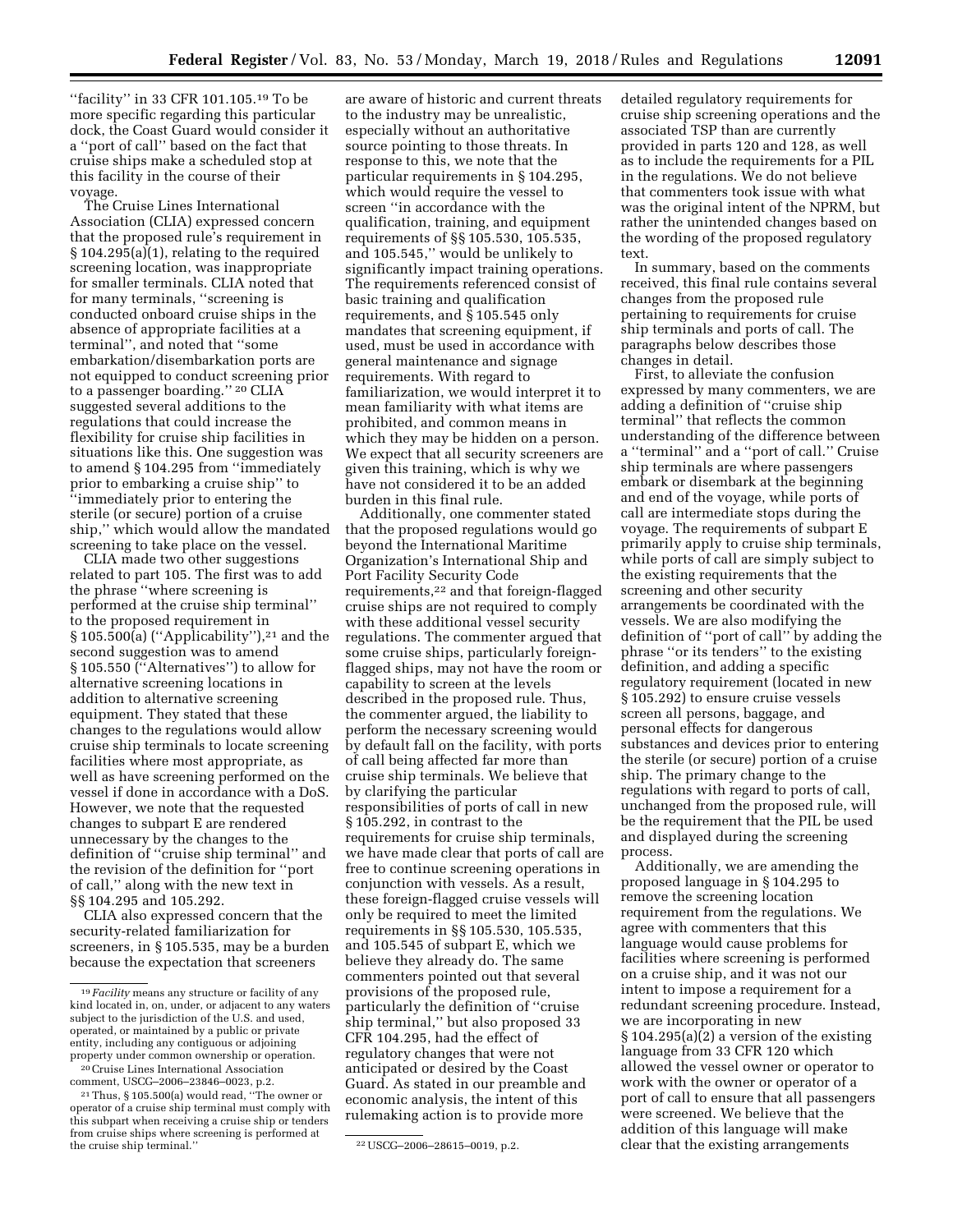between ports of call and cruise ships, in which screening is conducted upon re-boarding the cruise ship, remains an acceptable means of compliance with this part.

We believe that these changes are responsive to the comments received above and better reflect the goals of the Coast Guard in this rulemaking. With these regulations in place, we are accomplishing three things. First, we are improving and standardizing screening procedures at cruise ship terminals, where the bulk of baggage is examined, to ensure that items that pose a risk of causing a TSI are prevented from being brought onto the vessel at those points. Second, we are clarifying through the use of the PIL which items must be prohibited, and ensuring that this information is disseminated to passengers and crew, not just at terminals, but also at ports of call and on vessels. Finally, we are clarifying the requirements for specific aspects of screening that Coast Guard believes are vital, including procedures, training, and reporting, as opposed to the more general requirements of the existing parts 120 and 128, to provide a minimum baseline requirement that ensures cruise ships remain a safe and secure environment.

## *B. Legal Responsibility for Terminal Screening Program*

Generally, commenters were concerned that the rule could make cruise ship terminal owners responsible for terminal screening operations, and therefore liable for civil monetary penalties, even if those operations were conducted by an independent cruise ship terminal operator or by the cruise ship operator. Commenters stated that in many cases responsibilities for passenger screening were delegated from the cruise ship terminal to another party, often the cruise ship operator. Cruise ship terminal operators argued that the proposed regulations, if not clarified, could impose responsibility for security and screening on the owner or operator of the cruise ship terminal. One commenter, a Port Authority, noted that § 104.295(a)(1) holds the ''owner or operator of the vessel'' responsible for ensuring that the screening takes place. The commenter suggested that the Coast Guard include statements that the current system of assignment of screening responsibility is acceptable and may continue, and that the terminal owner or operator is not responsible for screening operations unless specifically noted in security plans.

The American Association of Port Authorities (AAPA) made several comments that related to the

responsibility for ensuring screening practices are carried out properly. They stated their concern that the proposed regulations, as written, ''do not account for the transfer of responsibility for security [from the terminal operator to the cruise ship operator] on cruise days,'' and that the language ''would impose full responsibility for security and screening on the owner and operator of a cruise ship terminal.'' The AAPA requested that the regulations be clarified or revised to impose the enhanced security obligations on the entity exercising security duties at the cruise ship terminal on cruise days, and that imposing obligations on the terminal owner who does not control security functions is redundant and would impose a significant financial burden.

Similarly, another commenter stated that the language in § 105.510, ''Screening responsibilities of the owner or operator,'' is not flexible enough. The commenter suggested that enough flexibility must be written into the final rule to allow terminal owners to enter into agreements with terminal operators that define responsibility for compliance with these requirements.

Several other commenters expressed concern regarding the perceived change in responsibility. One commenter argued that there were unintended consequences in transferring the responsibility for screening of passengers from the cruise lines, which are willing and capable, to smaller jurisdictions that are not equipped to do so. Another commenter stated that the proposed rule needs clarification on the transfer of responsibility for security and screening on cruise days, noting that the operator of the terminal may switch control on those days. One commenter, who operates a cruise facility in Miami, described such a mode of operation. Another operator of a cruise ship terminal requested that the regulation language allow terminal ''owners'' to enter into agreements with terminal ''operators'' that define responsibilities for compliance with the screening requirements.

While we do not believe that the language in the proposed regulation would have imposed additional responsibilities on terminal owners or operators, the Coast Guard nonetheless would like to respond to these concerns and clarify this in the final rule. In the NPRM, the Coast Guard did not discuss any intent to redistribute legal responsibility. Under both the existing regulations and the proposed regulatory text, the cruise ship terminal operator would be responsible for ensuring that terminal screening operations are

carried out in a proper manner. Under the existing regulatory text, one acceptable way for the owner or the operator of a cruise ship terminal to accomplish this is through coordination with the cruise ship operator and delegation of screening operations to that entity. The existing language in 33 CFR part 128, ''Security of Passenger Terminals'' (which also applies to cruise ship terminals), addresses this matter. Existing § 128.200(b) provides that ''you'' must work with the operator of each passenger vessel subject to 33 CFR part 120, to provide security for the passengers, the terminal, and the vessel. Those terminals need not duplicate any provisions fulfilled by the vessel unless directed to by the Captain of the Port. Additionally, when a provision is fulfilled by a vessel, the applicable section of the Terminal Security Plan must refer to that fact.

We emphasize that ''you'' is defined in § 128.110 as ''the owner or operator of a passenger terminal.'' We also note there is a reciprocal passage in § 120.200(b) pertaining to the legal responsibilities of passenger vessels.

Thus, the existing regulations place the requirements for the TSP on the owner or operator of a passenger terminal, and the proposed regulatory text referred to by the commenters (in §§ 105.500, 105.505, and 105.515) uses functionally identical language (''the owner or operator of a cruise ship terminal''). Based on the existing language in 33 CFR 128.200(b), the owner or operator of a terminal could meet its TSP requirements by having certain provisions fulfilled by a vessel, assuming the TSP referred to that fact. We believe the commenters' concerns resulted from the removal of the sections, in parts 120 and 128, which explicitly stated that the responsibilities of vessels and terminals could be handled through cooperative means if specified in the respective security plans. In response to the comments received, we are incorporating that language into the text of parts 104 and 105 (see §§ 104.295(a)(2) and 105.292(a)), to acknowledge that the current system remains unchanged.

One commenter stated that the way the security screening process works at his port is that the facility signs a DoS agreement with the ship, and the DoS identifies who is responsible for security throughout the process. The commenter stated that ''the facility people would usually agree to be responsible for the facilities [sic] security and the ship crew are responsible for their own ship.'' 23 We

<sup>23</sup>USCG–2006–23846–0016, p.3.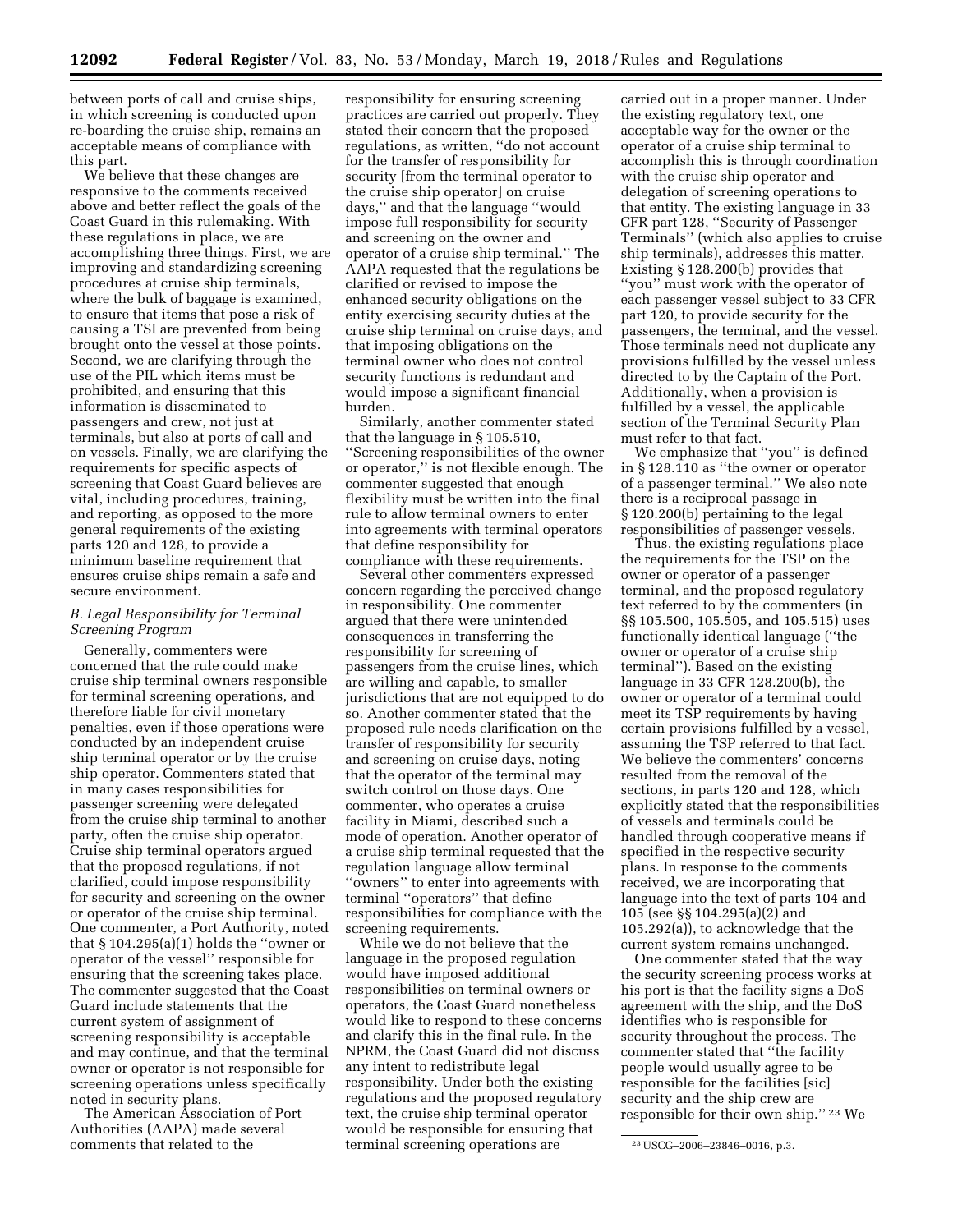acknowledge that such a system is still permissible under the final rule, and believe that incorporating the language contained in parts 120 and 128 into the text of parts 104 and 105 (specifically section 104.295(a)(2) and section 105.295(a)) clarifies this type of arrangement. Another commenter noted that several items from proposed subpart E (§ 105.505(c)(2) and (c)(6), and § 105.510(c)), appear to indicate that specific screening responsibilities can be delegated in the DoS, as is currently permitted. We note that this is correct.

The AAPA laid out several scenarios detailing how security responsibilities may be shared between the facility and cruise ship at different types of ports. We believe that all of them are addressed by the changes in this final rule.

In the first scenario, the cruise line leases the entire terminal facility from the port authority. The cruise line will have its own FSP for the leased terminal, and will have the legal responsibility to screen for dangerous substances and devices for the terminal and the vessel.

In the second scenario, the AAPA states that a port authority may operate the cruise ship terminal, and would itself handle the security of the facility. Both of these situations would be acceptable means of complying with §§ 104.295 and 105.290, assuming that the division of responsibilities was laid out in a DoS and detailed in the relevant security plans. We note that in the first scenario, as the facility owner, a terminal operator could be liable if security measures were not maintained, and if it was discovered that the terminal operator did not properly ensure compliance by working with a cruise ship operator as required in § 105.290(a). We note that language, adapted from § 128.200(b), has been added to subsection 105.290(a) to improve clarity.

In the third scenario, a port authority may outsource the operation and security for cruise operations to a third party, who would control the FSP. In this case, the AAPA argues that the port authority could be exposed to civil penalties under the proposed rule. We agree that in this scenario a port authority, as the owner of a cruise ship terminal, could be held responsible for inadequate security procedures if they did not properly ensure that the third party, given control of the terminal by the port authority, conducted screening operations pursuant to subpart E. In such a scenario, the third party, as the operator of a cruise ship terminal, could

also face penalties.24 We believe that it is proper that both owners and operators be held to these standards to ensure that screening procedures are carried out properly.

In the fourth scenario, cruise ships conduct screening and maintain legal liability. Under the regulations specific to ports of call that we have added in § 105.292, which include the adapted language from existing § 128.200(b), ports of call could continue to rely on cruise ships to conduct screening. A port of call could be subject to legal liability if it did not complete a DoS and ensure that the cruise ship operator was conducting the required screening. We believe this is an appropriate incentive to ensure that screening is provided.

## *C. Screening Procedures and Requirements*

The Coast Guard received a number of comments relating to the specific screening requirements laid out in proposed subpart E. These comments contained questions related to the training and certification of screeners, the use of screening equipment, requirements in cases of breaches of security, and other items. In this section, we address the specific issues relating to the technical and operational aspects of the proposed screening requirements. While many comments addressed both technical questions as well as issues relating to the operational capacities of small ports of call, we note that the issue with ports of call has been addressed extensively in section A above.

In the NPRM, we laid out the specific proposed screening requirements in subpart E of part 105, ''Facility Security: Cruise Ship Terminals.'' This subpart contained a requirement to develop a TSP as part of the FSP, as well as detailing specific operational, training and qualification, and equipment requirements. We received numerous comments requesting clarification and amendments of these parts, which are addressed below.

One commenter asked questions relating to § 105.530, ''Qualifications of Screeners,'' in which the Coast Guard had proposed that screeners must have a combination of education and experience deemed sufficient by the Facility Security Officer (FSO) in order to perform the duties of the position, and that screeners are capable of using all methods and equipment needed to perform their duties. The commenter

took issue with these requirements, and suggested that we require proof of certification to operate each type of screening equipment. The commenter suggested that such a system could be similar to that required in the Private Charter Standard Security Program, which is a particular privately-run program for security compliance.

While we have considered a more specific requirement, such as that used by the Private Charter Standard Security Program, we have decided to use a more general, and thus more flexible, standard for this rule. Because this rule does not impose specific equipment or methodologies for screening, writing certification requirements into regulation could severely restrict the options used at ports. Given the wide differences in the way cruise ship terminals are used, set up, and operated, we believe that giving the FSO the discretion and responsibility for determining which qualifications are necessary to adequately perform the required duties is the best course of action.

The commenter also questioned whether the training requirements for screeners, laid out in proposed § 105.535, would be demonstrated through self-certification or from a certified provider. The commenter suggested that, much as FSOs must have a certification pursuant to section 821 (''Port Security Training and Certification'') of the Coast Guard Authorization Act of 2010 (Pub. L. 111– 281, October 15, 2010), screeners should also be required to be certified by a provider rather than self-certify, arguing that self-certification fails to establish a minimum level of required training and competency.

We note that nothing in § 105.210 requires certification, either selfcertification or third-party certification, and furthermore we note that the items in § 105.535 are facility-specific. As to whether third-party certification could be a viable alternative to the current method, we believe that it would be impractical for a certification provider to develop and provide certifications relating to facility-specific issues. We continue to believe that the familiarization requirements set forth in § 105.535 are best documented in the TSP, as set forth in § 105.505(c)(5) (the documentation requirement for procedures to comply with § 105.535 regarding training of screeners).

Several commenters also raised the issue of the discovery of prohibited items during the screening process. In § 105.515(d), we proposed the following text: ''Facility personnel must report the discovery of a prohibited item

<sup>24</sup> In deciding against whom to assess civil monetary penalties under MTSA, the Coast Guard attempts to assign the penalties to the party whose negligence or malfeasance caused the violation.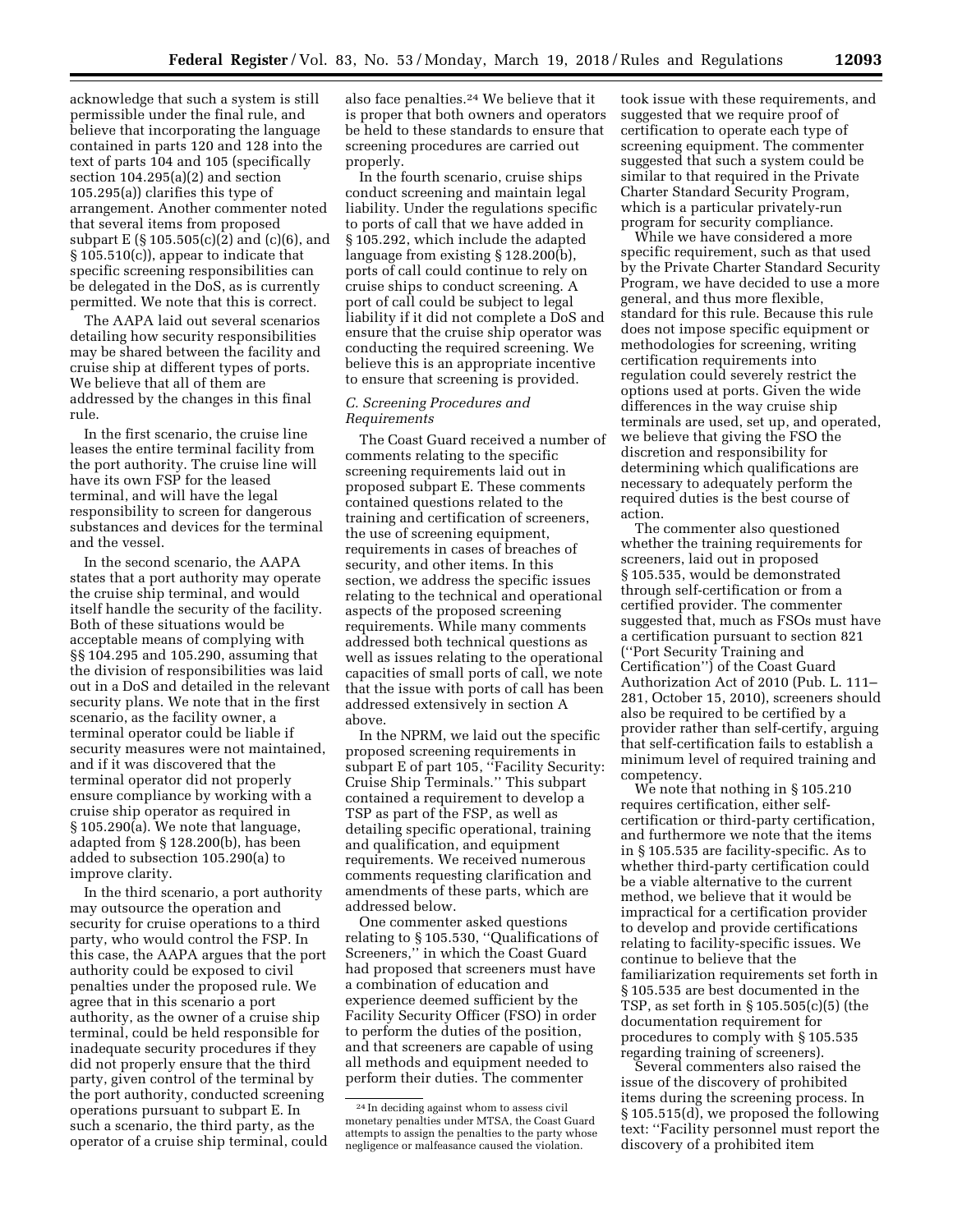introduced by violating security measures at a cruise ship terminal as a breach of security in accordance with § 101.305(b) of this subchapter.'' The commenter argued that the discovery of prohibited items during the screening process must not be treated as a breach of security, but rather treated in accordance with local law enforcement practices, which may include such remedies as confiscation or disposal of the prohibited item. Only if the item is discovered in the secure area of the cruise ship terminal should it be treated as a breach of security pursuant to § 101.305(b). We agree with the commenter, and in fact this was our intention. Therefore, we are modifying the text of this section to clarify that fact by adding a sentence noting that a prohibited item discovered during security screening is not considered a breach of security.

Additionally, one commenter requested clarification that an occurrence of a reportable breach of security is not, in itself, a basis for a civil or criminal penalty under § 101.415 as a breach of security is distinct from a violation of the requirements applicable to cruise ship terminal owners and operators. We agree with this analysis, although we also note that reporting a breach of security does not negate a violation of the cruise ship terminal's security requirements, if they were not properly carried out.

Another commenter also expressed confusion regarding the language in § 105.515(d). This commenter noted that some prohibited items, such as bleach, may be properly located in the ship's stores, which is a secure area. They stated that this may be confusing for facility security personnel and Coast Guard officers, ''especially if a facility is not designed with space for separate areas.'' 25 We assume that this last phrase means that there is a single space for ship's stores and screened passenger baggage. In such a case, we hope that the cruise ship operator is able to distinguish between items in the ship's stores and items brought on board by passengers. If unable to, such an operator may wish to create separation between the two storage areas. As noted above, items contained in ship's stores are not subject to the restrictions in this section, which only apply to items brought on board by passengers. If an item properly brought on board as part of the ship's stores is ''discovered'' in a secure area, it would not constitute a breach of security. We note the proposed language makes this

distinction clear, as it reads ''facility personnel must report the discovery of a prohibited item *introduced by violating security measures*'' as a breach of security (emphasis added). Items brought on board by legal means, such as ship's stores, do not fall under this category.

One commenter requested clarification that the screening processes are not required upon entrance to the cruise ship terminal, but rather that screening measures should be in place only when passengers attempt to gain access to a secure area of the terminal. Another commenter suggested that the Coast Guard would require screening processes be in place at the time a person or baggage enters the cruise ship terminal. The former interpretation is correct, and we believe the regulatory text is already clear on this point. Note that the only requirement regarding the location of screening is in § 105.525(a)(1), which reads, ''each cruise ship terminal must have at least one location to screen passengers and carry-on items prior to allowing such passengers and carry-on items into the secure areas of the terminal designated for screened persons and carry-on items.'' Similarly, the complementary requirement in § 104.295(a)(1) only requires that screening take place prior to entering the sterile or secure portion of the cruise ship.

One commenter stated that screening equipment that has been determined to meet the TSA's Qualified Product List (QPL) would be appropriate for use under § 105.545, which sets basic standards for screening equipment. The commenter also suggested that products on the QPL could be optimized for the cruise ship industry. We agree that products on the QPL have undergone significant testing and refinement, but we disagree with the suggestion that we refer to the QPL directly because in this rule we are attempting to maintain as much flexibility as possible. Therefore, we have limited the requirements to compliance with 49 CFR 1544.211 (TSA requirements for use of X-ray systems), as well as FDA safety requirements.

#### *D. Prohibited Items List (PIL)*

Commenters raised a variety of concerns regarding the PIL, including the posting of the PIL, clarification of specific terms on the PIL, requests to add or delete items from the PIL, and application of the list to persons other than passengers. These concerns are addressed below.

One commenter suggested that there should be an exemption from the prohibition on dangerous substances and devices for crew members bringing items necessary for the performance of their duties. These could include props, such as toy guns, if used in a performance, or other such items. We do not believe such an exemption for crew members is warranted. We are concerned that a crew member may breach security with a prohibited item under the false pretense that an item was needed for his or her official duties. We note that if certain items are needed on board, such as props for a show, they can be brought in as ship's stores.

One commenter took issue with including the PIL in the FSP, but not the VSP. The commenter argued that by not including the PIL as a requirement in the VSP, there is inconsistency in the application of prohibited items. They also argued that including the PIL in the VSP would ensure application at foreign ports of call and allow for consistent communication regarding prohibited items. We disagree. Even if the cruise ship conducts the screening, they are still required to conduct it in accordance with the requirements in § 104.295, which prohibit the introduction of ''dangerous substances and devices.'' The PIL is a document that helps to clarify what those items are. Therefore, because vessel operators must screen for items on the PIL, it is not necessary to include the PIL in the VSP.

One commenter argued that the Coast Guard may not be the correct entity to generate the PIL, as the limitations placed on its resources make it inadequate to compile a modern list of dangerous substances. We disagree and note that the Coast Guard expends considerable resources in considering materials, scenarios, and techniques that could be used to cause security incidents. Finally, we note that members of the public are welcome to contact the Coast Guard at any time with suggestions for how the PIL can be improved.

One commenter requested more specificity for the PIL. Noting that the list includes such terms as ''limited quantities'' and ''quantities appropriate for personal use,'' the commenter suggested that those terms needed additional specificity in order to take the subjectivity out of screening for passengers and cruise terminal operators, as well as Coast Guard inspectors.

These terms were used in the PIL in two locations. We stated that aerosols are prohibited, but excluded ''items for personal care or toiletries in limited quantities.'' Similarly, we stated that lighter fluids are prohibited, but provided an exception for ''liquefied gas (*e.g.* Bic®-type) or absorbed liquid (*e.g.* 

<sup>25</sup>USCG–2006–23846–0019, p.3.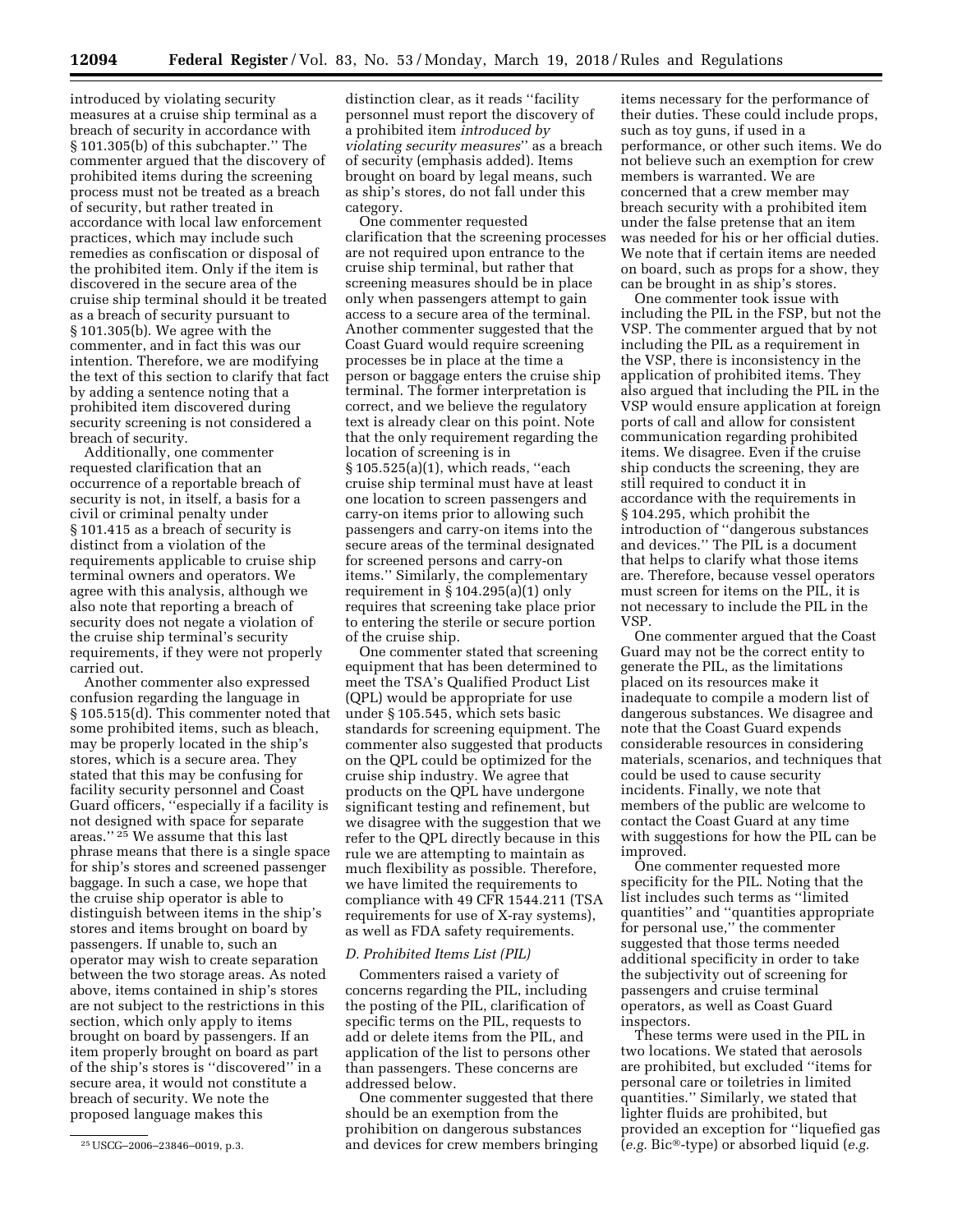Zippo®-type) lighters in quantities appropriate for personal use.''

Upon consideration, and given the nature of the PIL, we believe that removing aerosols and lighter fluids from the PIL is appropriate. By removing these items from the PIL, we are not saying that lighter fluid and aerosols are not ''dangerous substances'' in any amount. Rather, we are giving the responsible security officials the discretion and responsibility for determining if allowing these items in ''limited quantities'' or ''quantities appropriate for personal use'' is the best course of action considering the particular nature of the vessel and duration of the cruise. If the security officer believes that a particular quantity of aerosols or lighter fluid constitutes a dangerous amount, then they should prohibit that item as they would any other dangerous substance or device in accordance with § 104.295 and § 105.290.

For similar reasons involving a lack of specificity, we are removing ''realistic replicas'' of guns and firearms. Again, we leave it to the judgment of a security officer as to whether a replica is realistic enough to constitute a threat.

One commenter argued that the PIL would not be particularly effective, and that ''any current inspector is already looking for those items.'' We agree with the idea that an inspector would likely be looking for the items listed on the PIL, and would like to use this opportunity to explain again the purpose of the PIL. Regulations already exist prohibiting ''dangerous substances and devices'' from being brought on board cruise ships, and screening procedures are already designed to search for them. The PIL is a Coast Guard interpretation of certain items that we believe are always ''dangerous substances and devices,'' and must be intercepted at screening. Publication of this list by the Coast Guard will reduce uncertainty in the industry and the public about what is prohibited and what is not, especially as many cruise lines maintain varying lists about what is prohibited, and will help cruise ship facilities better implement the screening requirement in 33 CFR 105.290(a). We fully expect cruise ship and terminal operators to use discretion in screening, and to prohibit other items that they consider dangerous, either based on the nature of the item, the quantity, or other characteristics. For that reason, the PIL is not intended to be a comprehensive list of all items prohibited on a cruise ship. Furthermore, we note that the PIL does not prohibit screening for other items that, while not necessarily dangerous from a security standpoint,

may be prohibited for other reasons, such as electrical appliances or alcoholic beverages.

The commenter also suggested that the posting of the PIL on docks, the incorporation into the FSP, and the use of the PIL in training would not be particularly onerous. We agree.

One commenter suggested that the proposed regulations do not address items that can be brought on board at a foreign port of call. We disagree, and note that a cruise ship must still comply with the regulations in § 104.295 before passengers enter the sterile (or secure) portion of a cruise ship. During that screening, which incorporates relevant portions of subpart E, items brought on board at the port of call will be subject to the requirements of this rule.

One commenter protested the inclusion of ''self-defense sprays'' on the PIL. The commenter made several arguments as to why such items should be permitted on vessels. First, the commenter noted that unlike an aircraft, on cruise ships there are medical facilities for treatment and open air areas on the ship in case of accidental release. In response, we note that the rationale for an item being included on the PIL is not that they may accidentally injure a passenger, but rather that they can be used to effect a TSI. Therefore we do not agree with the commenter on this point. Second, the comment suggested that bear spray is often used by passengers in Alaska for use on shore excursions, and argued that the restricted areas on the ship could protect critical operations in the event of a bear spray release. While we realize that this is possible, we note that a TSI may not necessarily involve breaching critical ship areas like the bridge or engine room, but could involve simply the injury or deaths of large numbers of passengers trapped in an enclosed area, which is one reason that cruise ships are protected more than other areas, such as buildings.

However, we note that there is a solution for the commenter's need for passengers to possess items like bear spray. The PIL is a rule that relates to screening of passenger items, but does not affect items brought on board as vessel stores or provisions. In the bear spray example, passengers could relinquish their bear spray to vessel employees prior to boarding, who could store the sprays in a secure area of the vessel. The sprays could then be returned to the passengers prior to their shore excursions. In this way, the fact that the item is on the PIL does not fully exclude it from use. Such a system of having items stored in a secure area can be used if a passenger wishes to

transport or use on expeditions other items on the PIL, including firearms. We reiterate that this rule is simply designed to prohibit dangerous items from being accessible to passengers on the vessel, not to limit the activities of person on shore-side excursions.

Finally, the Coast Guard is modifying the language in § 105.515(a) so that it is phrased as a requirement on owners and operators of cruise ship terminals, rather than simply a policy statement that the Coast Guard will issue and maintain the PIL. We note that this has no substantive effect, but is simply a stylistic change, as owners and operators of cruise ship terminals are required by § 105.515(c) to display the PIL at screening locations and integrate the PIL into the DoS.

We have included a copy of the revised Prohibited Items List in the docket of this rulemaking, and we also note that it is available on the Coast Guard's website at *[https://](https://homeport.uscg.mil) [homeport.uscg.mil.](https://homeport.uscg.mil)* As stated in the NPRM, if there are future revisions to the PIL, the Coast Guard will publish an interpretive rule in the **Federal Register**  to alert the public of any such change. Additionally, the Coast Guard will, as stated in the NPRM, endeavor to obtain NMSAC input and afford ship and facility owners a reasonable amount of advance notice before making an update effective unless an immediate change is necessary for imminent public safety and/or national security reasons.

## *E. Regulatory Impact Analysis and Regulatory Flexibility Analysis*

The Coast Guard received comments from one commenter on the Regulatory Analysis. The commenter stated that the cost analyses did not reflect the costs that would be incurred by existing facilities that receive cruise ship tenders if they would have to assume responsibility for screening. The commenter also noted that the Regulatory Flexibility Analysis for the NPRM did not include the costs for these facilities, which are likely owned by small businesses and governments.

In response to these and other similar comments, for the Final Rule, the Coast Guard modified two definitions in § 101.105 and amended the proposed language to remove the screening location requirement in § 104.295. These changes, discussed in detail in section A, above, clarify that existing facilities that receive cruise ship tenders may continue the current practice of coordinating screening and security arrangements with cruise vessels. The cost concerns expressed in the comments on the Regulatory Analysis are alleviated by the regulatory language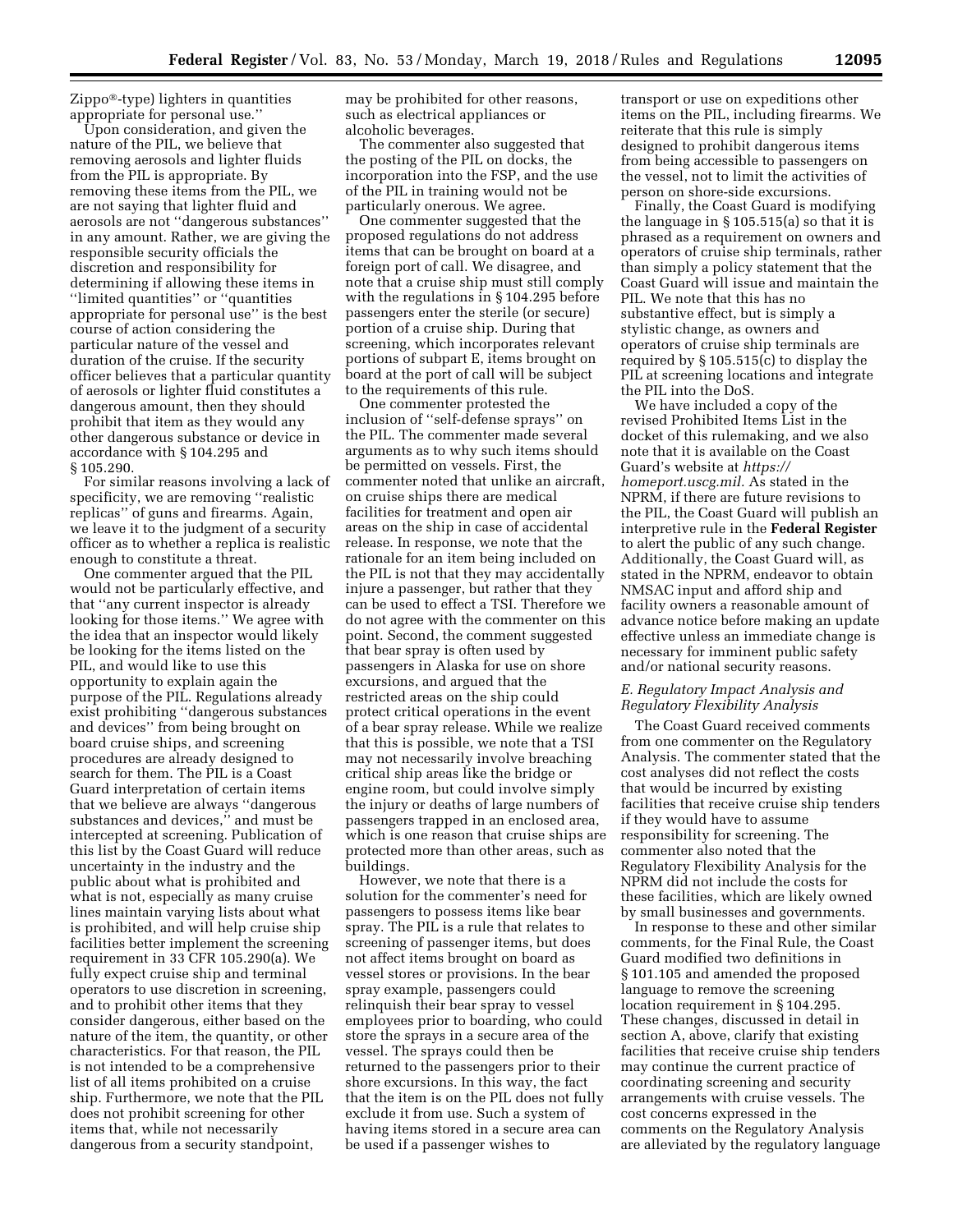changes, the language in the Final Rule clarifies the current industry practice.

## *F. Other Comments*

The Coast Guard received comments on a wide variety of other matters, only some of which directly related to the substance of the proposed rule. We address these comments briefly in this section.

Several commenters expressed dissatisfaction with the proposed rule in general, and argued that screening for dangerous substances and devices would be burdensome and/or ineffective. We note that screening of passengers and their baggage is already required, and this rule merely adds more detail to those requirements. As made clear in our regulatory analysis, we do not believe that the additional detail provided in this regulation will substantially alter the time and/or burden that this screening requires for either passengers or cruise ship terminal operators.

One commenter requested that there be exceptions to the items prohibited, such as a medical condition or special circumstances. We have addressed this issue above, and note that otherwiseprohibited items can be brought onto a ship via ship's stores, and stored in a controlled environment for authorized use. The commenter also suggested that the Coast Guard should take into consideration the vast differences in size between cruise ships and aircraft, and allow cruise ships to formulate their own screening methods. We note that this rule relates to screening methods that were developed specifically for cruise ships, and is scalable for cruise ships that need to screen thousands of passengers in a short time.

One commenter argued that bringing guns on board a cruise ship would improve the personal safety of passengers, if one passenger were to be assaulted by another. We note that this rule is focused on the risks of a TSI, not personal safety, and the risks to all passengers caused by allowing uncontrolled firearms onto cruise ships are substantial. We note that the issue of personal safety with regard to firearms is outside the scope of this rule.

One commenter agreed with the Coast Guard that while wholesale adoption of TSA standards for X-ray and explosives

detective systems was not necessary, there were certain advantages to using machinery on the TSA's QPL. These advantages included established system maturity, mature logistics and maintenance organizations, and certification programs. We agree that operators may find items that are certified to TSA standards useful, but they are not required. The commenter also noted that such machines can be used to scan vessel stores, although we note that screening of stores is outside the scope of this rulemaking.

One commenter recommended that the Coast Guard adopt a ''turnkey approach'' to security inspections of all sorts where a single company is tasked with providing equipment, personnel, training, and the security infrastructure necessary to meet specified requirements. While it is certainly within the scope of cruise ship terminal operators and cruise ship operators to work with a single company to meet all of the applicable requirements, it is by no means required. The security requirements finalized in this rule are designed to allow flexibility, especially given the varying configurations and operational models for cruise ships, terminals, and ports of call.

The Coast Guard received comments from one commenter on the Regulatory Analysis. The commenter stated that the cost analyses did not reflect the costs that would be incurred by existing facilities that receive cruise ship tenders if they would have to assume responsibility for screening. The commenter also noted that the Regulatory Flexibility Analysis for the NPRM did not include the costs to these facilities, which are likely owned by small businesses and governments.

In response to the comments, for the Final Rule, the Coast Guard has modified several definitions and amended the proposed language to remove the screening location requirement in § 104.295. These changes clarify that existing facilities that receive cruise ship tenders may continue the current practice of coordinating screening and security arrangements with cruise vessels. The cost concerns expressed in the comments on the Regulatory Analysis are alleviated by the regulatory language changes. Therefore, we are adopting as

final the regulatory assessment for the NPRM, with minor administrative edits to account for the revised text of the final rule. In addition, a full Regulatory Assessment (RA) is available in the docket.

## **V. Regulatory Analyses**

We developed this final rule after considering numerous statutes and executive orders related to rulemaking. Below we summarize our analysis based on these statutes and executive orders.

### *A. Regulatory Planning and Review*

Executive Orders 12866 (''Regulatory Planning and Review'') and 13563 (''Improving Regulation and Regulatory Review'') direct agencies to assess the costs and benefits of available regulatory alternatives and, if regulation is necessary, to select regulatory approaches that maximize net benefits (including potential economic, environmental, public health and safety effects, distributive impacts, and equity). Executive Order 13563 emphasizes the importance of quantifying both costs and benefits, of reducing costs, of harmonizing rules, and of promoting flexibility. Executive Order 13771 (''Reducing Regulation and Controlling Regulatory Costs''), directs agencies to reduce regulation and control regulatory costs and provides that ''for every one new regulation issued, at least two prior regulations be identified for elimination, and that the cost of planned regulations be prudently managed and controlled through a budgeting process.''

The Office of Management and Budget (OMB) has not designated this rule a ''significant regulatory action'' under section 3(f) of Executive Order 12866. Accordingly, OMB has not reviewed it. As this rule is not a significant regulatory action, this rule is exempt from the requirements of Executive Order 13771. *See* OMB's Memorandum ''Implementing Executive Order 13771, Titled 'Reducing Regulation and Controlling Regulatory Costs' '' (April 5, 2017). A regulatory analysis (RA) follows.

The following table summarizes the affected population, costs, and benefits of this rule. A summary of costs and benefits by provision is provided later in this section.

## TABLE 1—SUMMARY OF AFFECTED POPULATION, COSTS IN 2016\$ AND BENEFITS

| Category | Estimate                                                    |
|----------|-------------------------------------------------------------|
|          | 137 MTSA-regulated facilities;<br>23 cruise line companies. |
|          | \$156.397                                                   |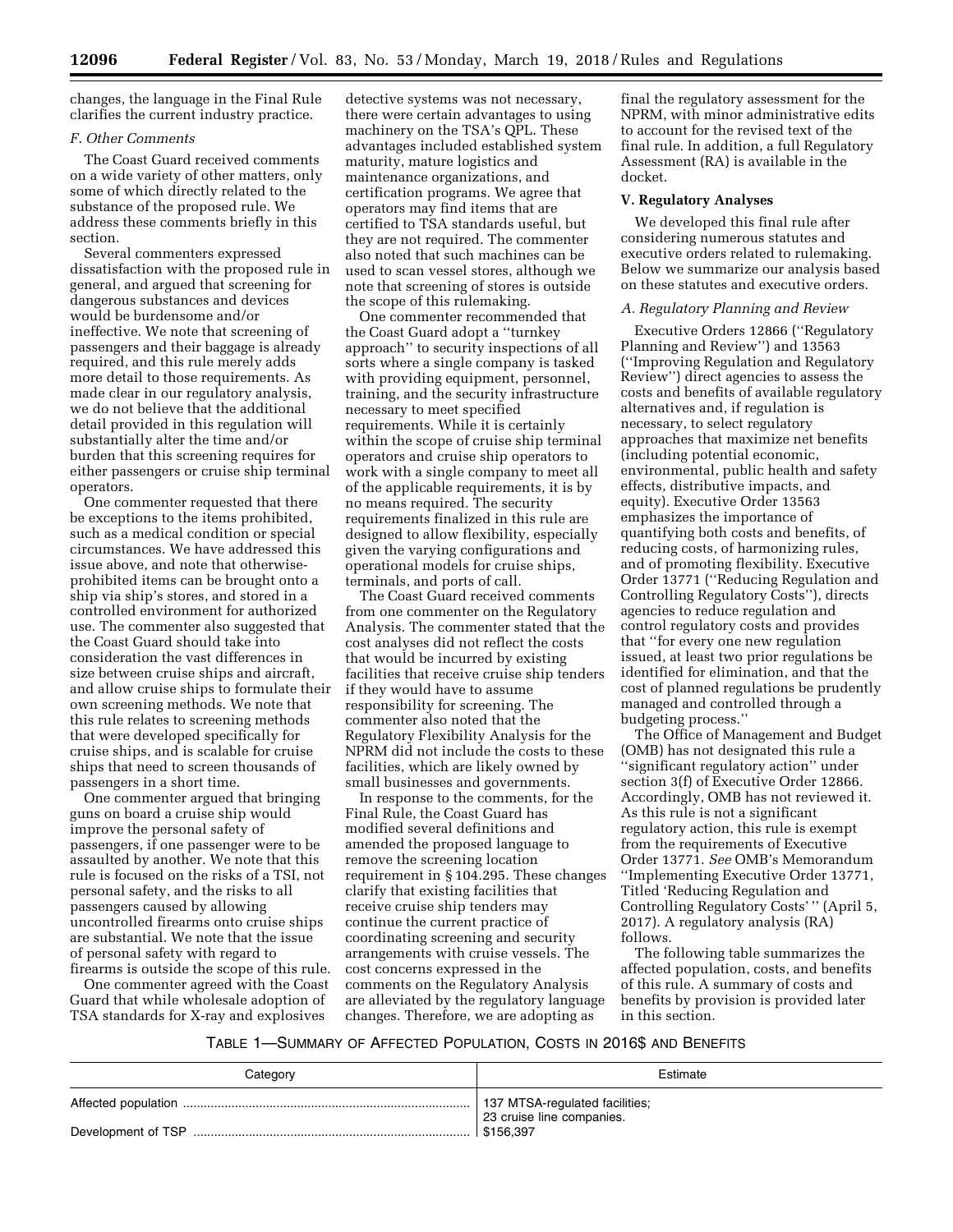# TABLE 1—SUMMARY OF AFFECTED POPULATION, COSTS IN 2016\$ AND BENEFITS—Continued

| Category | Estimate                                                                                                                                                                                                                               |
|----------|----------------------------------------------------------------------------------------------------------------------------------------------------------------------------------------------------------------------------------------|
|          | \$9,775                                                                                                                                                                                                                                |
|          | \$166,171                                                                                                                                                                                                                              |
|          | <b>Qualitative Benefits</b>                                                                                                                                                                                                            |
|          | Greater clarity and efficiency due to removal of redundancy in regula-<br>tions.<br>The TSP improves industry accountability and provides for a more sys-<br>tematic approach to monitor facility procedures.                          |
|          | Details those items that are prohibited from all cruise terminals and<br>vessels.<br>Provides a safer environment by prohibiting potentially dangerous<br>items in unsecured areas of the cruise ship across the entire indus-<br>try. |

\* Value is undiscounted. We expect the costs of this rulemaking are borne in the first year of implementation. See discussion below for more details.

As previously discussed, this final rule will amend regulations on cruise ship terminal security. The regulations will provide requirements for the screening of persons intending to board a cruise ship, as well as their baggage and personal effects. In this rulemaking, we intend to issue and maintain a

Prohibited Items List of dangerous substances or devices (*e.g.,* firearms and ammunition, flammable liquids and explosives, dangerous chemicals). The PIL is based on similar items currently prohibited by industry, and is intended to be a minimum requirement; vessel owner and operators would be free to

prohibit items not listed on it. We anticipate that the PIL described in the preamble will be cost neutral to the industry. We also intend to eliminate redundancies in the regulations that govern the security of cruise ship terminals. Table 2 summarizes changes from the NPRM to the Final Rule.

## TABLE 2—CHANGES FROM THE NPRM TO THE FINAL RULE

| Section                            | <b>NPRM</b>                                                                                | Final rule                                                                                                                                                                    | Costs                                            |
|------------------------------------|--------------------------------------------------------------------------------------------|-------------------------------------------------------------------------------------------------------------------------------------------------------------------------------|--------------------------------------------------|
|                                    | Referred to as a point from which<br>passengers or crew commence<br>or terminate a voyage. | Referred to as a point for initial<br>embarkation.                                                                                                                            | Clarification: No cost.                          |
| 104.295(1): Screening              | Required that screening should<br>be done at the cruise ship ter-<br>minal.                | The requirement for the final rule,<br>now state that screen should be<br>done prior to entering the sterile<br>(or secure) portion of a cruise<br>ship.                      | Clarification: No Cost.                          |
| 104.295(2): Screening              |                                                                                            | Vessel owner or operator may<br>work with cruise ship terminal of<br>port of call to meet the require-<br>ment of this section.                                               | Current<br>industry<br>practice:<br>No.<br>Cost. |
| 105.292: Cruise ship ports of call |                                                                                            | Owner or operator of cruise ship<br>port of call must work with the<br>operator of each cruise ship to<br>minimize duplication of any pro-<br>vision fulfilled by the vessel. | Current<br>industry<br>practice:<br>No.<br>Cost. |
| 105.500(c)(2): General             | Terminal owners and operators<br>must comply with an approved<br>TSP.                      | Both terminal and cruise ship<br>owners and operators must<br>comply with an approved TSP.                                                                                    | Clarification: No Cost.                          |

This final rule will allow owners and operators of cruise ships and cruise ship terminals the choice of their own screening methods and equipment and establish security measures tailored to their own operations. This final rule will incorporate current industry practices and performance standards.

We found several provisions of the rulemaking to have no additional impact based on information from Coast Guard and industry security experts and site visits to cruise terminals. A

summary of key provisions with and without additional costs follow.

Key provisions without additional costs (current industry practice under existing MTSA regulations):

• 33 CFR part 105 Subpart E Screening equipment standards;

 $\circ$  § 105.255(a) and § 128.200(a)(1) and § 128(a)(2) currently require screening for dangerous substances and devices. In accordance with those regulations, industry already screens baggage and persons.

• § 105.530 Qualifications of screeners; and

 $\circ$  § 105.210 details qualifications for facility personnel with security duties, which includes operation of security equipment and systems, and methods of physical screening of persons, personal affects, baggage, cargo and vessel stores.

• § 105.535 Training of screeners.

 $\bigcirc$  § 105.210 details qualifications for facility personnel with security duties, which includes operation of security equipment and systems, and methods of physical screening of persons, personal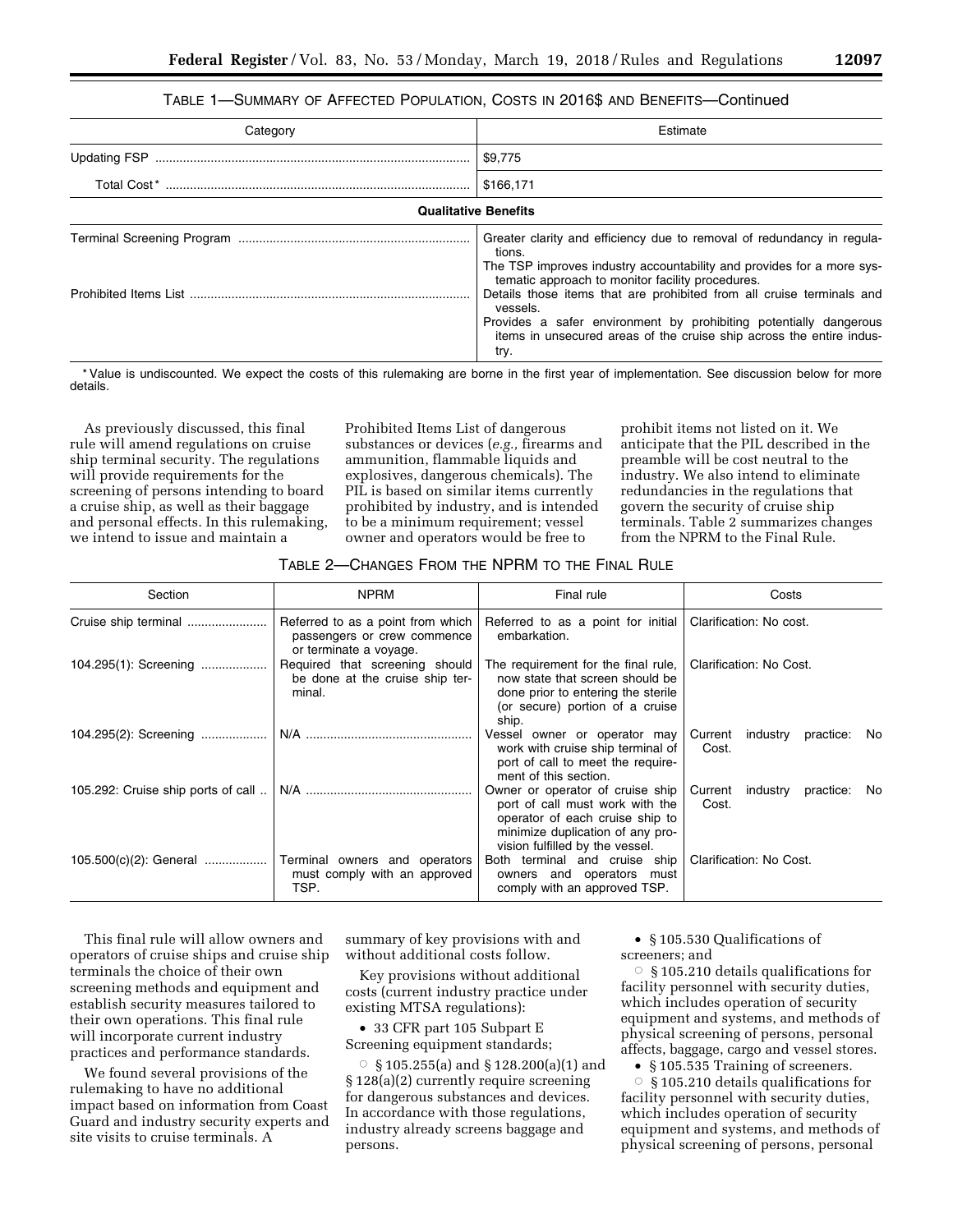affects, baggage, cargo and vessel stores. Records for all training under § 105.210 are required to be kept per § 105.225(b)(1).

The purpose of including these requirements in this regulatory action is to consolidate requirements for screeners in one place of the CFR and eliminate redundancies in cruise ship security regulations by eliminating the requirements in parts 120 and 128. We do not believe that these new items will add any additional costs, for the reasons described below.

We note that several of the requirements in § 105.535 are already implicitly required by the general security training requirements in § 105.210. Specifically, § 105.535(b), (c), and (g), requiring that screening personnel be familiar with specific

portions of the TSP, are already encompassed by the general requirement in § 105.210(k), which requires security personnel to be familiar with relevant portions of the FSP. Also, § 105.535(f), which requires that screeners be familiar with additional screening requirements at increased MARSEC levels, is implicitly contained in the existing requirement in § 105.210(m).

Other items in § 105.535 are not expected to increase costs because we believe they are already performed by screening personnel. We believe that all screening personnel are currently trained in the specific screening methods and equipment used at the terminal (item (d)), and the terminalspecific response procedures when a dangerous item is found (item (e)).

Furthermore, we believe it is a reasonable assumption that screening personnel are familiar with item (a) historic and current threats against the cruise ship industry.

We estimate the final rule will affect 23 cruise line companies. Each cruise line maintains an FSP for each terminal that they utilize. Based on information from the Coast Guard MISLE database, we estimate that the final rule will require that FSPs at 137 MTSAregulated facilities be updated. The final rule will require these facilities to add TSP chapters to their existing FSPs. This rule will also require owners and operators of cruise ship terminals to add a Prohibited Items List to current FSPs. The following table provides a breakdown of additional costs by requirement.

| Table 3—Summary of First-Year Costs by Requirement |  |
|----------------------------------------------------|--|
|----------------------------------------------------|--|

| Requirement | Costs<br>(undiscounted;<br>rounded) | Description                                                                                                                  |
|-------------|-------------------------------------|------------------------------------------------------------------------------------------------------------------------------|
|             |                                     | \$156,397   Cost to create and add the TSP chapter to the FSPs.<br>9,775   Cost to update the Prohibited Items List in FSPs. |
| Total       |                                     | 166,171   First-year undiscounted costs.                                                                                     |

We estimate the cost of this rule to industry to be about \$166,171 in the first year. We expect the total costs of this rulemaking to be borne in the first year of implementation. Under MTSA, FSPs are required to undergo an annual audit, and it is during that audit that any revisions to the PIL will be incorporated into the FSP (33 CFR 105.415). We do not anticipate any recurring annual cost as a result of this rule, as the annual cost to update the

FSP is not expected to change due to the inclusion of the TSP and PIL.

## Benefits

The benefits of the rulemaking include codification of guidelines for qualifications for screeners, more transparent and consistent reporting of screening procedures across cruise lines, improved industry accountability regarding security procedures, and greater clarity and efficiency due to the removal of redundant regulations. We

do not have data to estimate monetized benefits of this rulemaking. We present qualitative benefits and a break even analysis in the Regulatory Analysis available in the docket to demonstrate that we expect the benefits of the rulemaking to justify its costs.

There are several qualitative benefits that can be attributed to the provisions in this rulemaking. Table 4 provides a brief summary of benefits of key provisions.

## TABLE 4—BENEFITS OF KEY PROVISIONS

| Key provision | Benefit                                                                                                                                                                                                                |
|---------------|------------------------------------------------------------------------------------------------------------------------------------------------------------------------------------------------------------------------|
|               | • Greater clarity and efficiency due to removal of redundancy in regulations.<br>• The TSP improves industry accountability and provides for a more systematic approach to<br>monitor facility procedures.             |
|               | • Details those items that are prohibited from unsecured areas in all cruise terminals and ves-<br>sels.<br>• Provides a safer environment by prohibiting potentially dangerous items across the entire in-<br>dustry. |

### Break Even Analysis

It is difficult to quantify the effectiveness of the provisions in this rulemaking and the related monetized benefits from averting or mitigating a transportation security incident (TSI). Damages resulting from TSIs are a function of a variety of factors including, but not limited to, target

type, terrorist attack mode, the number of fatalities and injuries, economic and environmental impacts, symbolic effects, and national security impacts.

For regulatory analyses, the Coast Guard uses a value of a statistical life (VSL) of \$9.6 million. A value of a statistical life of \$9.6 million is equivalent to a value of \$9.60 as a

measure of the public's willingness to pay to reduce the risk of a fatality by one in a million, \$0.96 to reduce a one in 10 million risk, and \$0.096 to reduce a one in 100 million risk.26 As 8.9

<sup>26</sup> ''Guidance on Treatment of the Economic Value of a Statistical Life in U.S., Department of Transportation Analysis'' *[https://cms.dot.gov/sites/](https://cms.dot.gov/sites/dot.gov/files/docs/2016%20Revised%20Value%20of%20a%20Statistical%20Life%20Guidance.pdf)  [dot.gov/files/docs/2016%20Revised%20](https://cms.dot.gov/sites/dot.gov/files/docs/2016%20Revised%20Value%20of%20a%20Statistical%20Life%20Guidance.pdf)*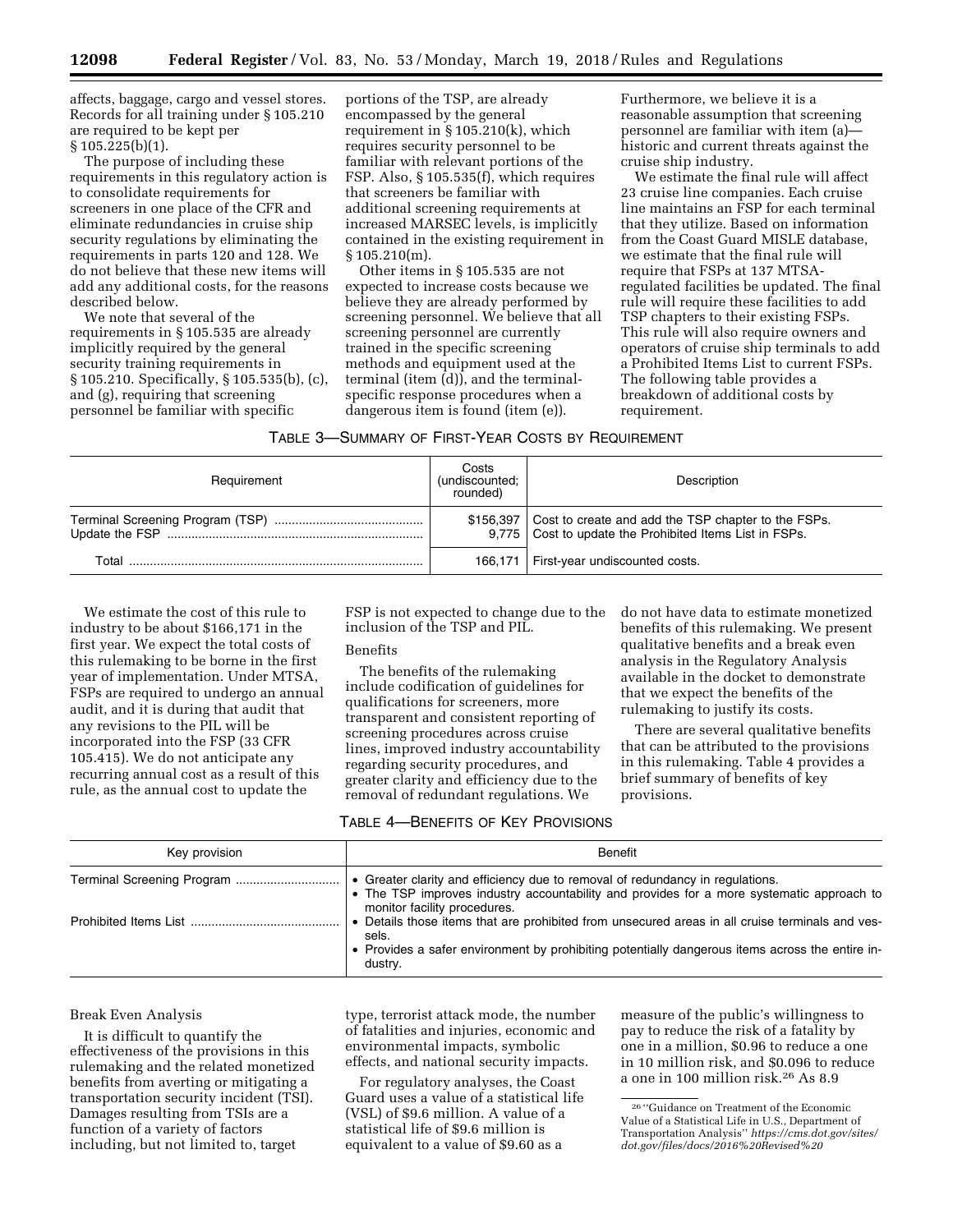million passengers embark onto cruise ships in the U.S. each year,<sup>27</sup> very small reductions in risk can result in a fairly large aggregate willingness to pay for that risk reduction. A VSL of \$9.6 million indicates that 8.9 million cruise ship passengers that embark from the U.S. would collectively be willing to pay approximately \$8.544 million to reduce the risk of a fatality by one in 10 million (8.90 million passenger  $\times$  \$0.96). As the 8.9 million passengers estimate only includes the initial embarkation of a cruise and passengers often leave and return to the vessel during a cruise (passing through screening each time), the actual risk reduction to break even per screening may be lower. The annualized costs of the final rule are approximately \$22,111 at 7 percent; thus, the final rule would have to prevent one fatality every 434 years for the rule to reach a break-even point where costs equal benefits (\$9.6 million value of a statistical life/\$22,111 average annual cost of rule = 434).

The preliminary Regulatory Analysis in the docket provides additional details of the impacts of this rulemaking.

## *B. Small Entities*

Under the Regulatory Flexibility Act (5 U.S.C. 601–612), we have considered whether this rule will have a significant economic impact on a substantial number of small entities. The term ''small entities'' comprises small businesses, not-for-profit organizations that are independently owned and operated and are not dominant in their fields, and governmental jurisdictions with populations of fewer than 50,000 people. In the NPRM the Coast Guard certified that this rule will not have a significant economic impact on a substantial number of small entities. The Coast Guard received no comments related to its discussion and analysis of impacts on small entities during the public comment period. We have received no additional information or data that will alter our determination, discussion and analysis of the NPRM.

We expect entities affected by the rule will be classified under the North American Industry Classification System (NAICS) code subsector 483— Water Transportation, which includes the following six-digit NAICS codes for cruise lines: 483112—Deep Sea Passenger transportation and 483114—

Coastal and Great Lakes Passenger Transportation.

According to the Small Business Administration's Table of Small Business Size Standards,28 a U.S. company with these NAICS codes and employing equal to or fewer than 500 employees is a small business. Additionally, cruise lines may fall under the NAICS code 561510—Travel Agencies, which have a small business size standard of equal to or less than \$20.5 million in annual revenue.

For this rule, we reviewed recent company size and ownership data from the Coast Guard MISLE database, and public business revenue and size data. We found that of the 23 entities that own or operate cruise ship will be affected by this rulemaking, 11 are foreign entities. All 23 entities exceed the Small Business Administration small business standards for small businesses along with the 137 MTSA facilities.

We did not find any small not-forprofit organizations that are independently owned and operated and are not dominant in their fields. We did not find any small governmental jurisdictions with populations of fewer than 50,000 people. Based on this analysis, we found that this rulemaking, if promulgated, will not affect a substantial number of small entities.

Therefore the Coast Guard affirms its certification under 5 U.S.C. 605(b) that this rule will not have a significant economic impact on a substantial number of small entities.

#### *C. Assistance for Small Entities*

Under section 213(a) of the Small Business Regulatory Enforcement Fairness Act of 1996 (Pub. L. 104–121), we offered to assist small entities in understanding this rule so that they could better evaluate its effects on them and participate in the rulemaking. The Coast Guard will not retaliate against small entities that question or complain about this rule or any policy or action of the Coast Guard.

Small businesses may send comments on the actions of Federal employees who enforce or otherwise determine compliance with Federal regulations to the Small Business and Agriculture Regulatory Enforcement Ombudsman and the Regional Small Business

Regulatory Fairness Boards. The Ombudsman evaluates these actions annually and rates each agency's responsiveness to small business. If you wish to comment on actions by employees of the Coast Guard, call 1– 888–REG–FAIR (1–888–734–3247).

### *D. Collection of Information*

This rule calls for a collection of information under the Paperwork Reduction Act of 1995 (44 U.S.C. 3501– 3520). As defined in 5 CFR 1320.3(c), ''collection of information'' comprises reporting, recordkeeping, monitoring, posting, labeling, and other similar actions. The title and description of the information collection, a description of those who must collect the information, and an estimate of the total annual burden follow. The estimate covers the time for reviewing instructions, searching existing sources of data, gathering and maintaining the data needed, and completing and reviewing the collection.

Under the provisions of this final rule, plan holders will submit amended security plans within 180 days of promulgation of the rule and update them annually. This requirement will be added to an existing collection with OMB control number 1625–0077.

*Title:* Security Plans for Ports, Vessels, Facilities, Outer Continental Shelf Facilities and Other Security-Related Requirements.

*OMB Control Number:* 1625–0077. *Summary of the Collection of Information:* Facilities that receive cruise ships will be required to update Facility Security Plans (FSPs) to contain additional information regarding the screening process at cruise terminals. Also, all cruise ship terminals that currently have a FSP, will need to update said plan to include the list of prohibited items as detailed in this rule.

*Need for Information:* The information is necessary to show evidence that cruise lines are consistently providing a minimum acceptable screening process when boarding passengers. The information will improve existing and future FSPs for cruise terminals, since they currently do not separate this important information.

*Proposed Use of Information:* The Coast Guard will use this information to ensure that facilities are taking the proper security precautions when loading cruise ships.

*Description of the Respondents:* The respondents are FSP holders that receive cruise ships.

*Number of Respondents:* The number of respondents is 10,158 for vessels, 5,234 for facilities, and 56 for Outer

*[Value%20of%20a%20Statistical%20Life%20](https://cms.dot.gov/sites/dot.gov/files/docs/2016%20Revised%20Value%20of%20a%20Statistical%20Life%20Guidance.pdf) [Guidance.pdf.](https://cms.dot.gov/sites/dot.gov/files/docs/2016%20Revised%20Value%20of%20a%20Statistical%20Life%20Guidance.pdf)* 

<sup>27</sup>Source: Cruise Lines International Association, Inc. (CLIA), *2009 U.S. Economic Impact Study,*  Table ES–2, Number of U.S., Embarkations. . *[https://www.cruising.org/about-the-industry/press](https://www.cruising.org/about-the-industry/press-room/press-releases/pr/clia-releases-report-on-industry-s-2009-contributions)[room/press-releases/pr/clia-releases-report-on](https://www.cruising.org/about-the-industry/press-room/press-releases/pr/clia-releases-report-on-industry-s-2009-contributions)[industry-s-2009-contributions.](https://www.cruising.org/about-the-industry/press-room/press-releases/pr/clia-releases-report-on-industry-s-2009-contributions)* 

<sup>28</sup>Source: *[http://www.sba.gov/size.](http://www.sba.gov/size)* SBA has established a Table of Small Business Size Standards, which is matched to the North American Industry Classification System (NAICS) industries. A size standard, which is usually stated in number of employees or average annual receipts (''revenues''), represents the largest size that a business (including its subsidiaries and affiliates) may be to remain classified as a small business for SBA and Federal contracting programs.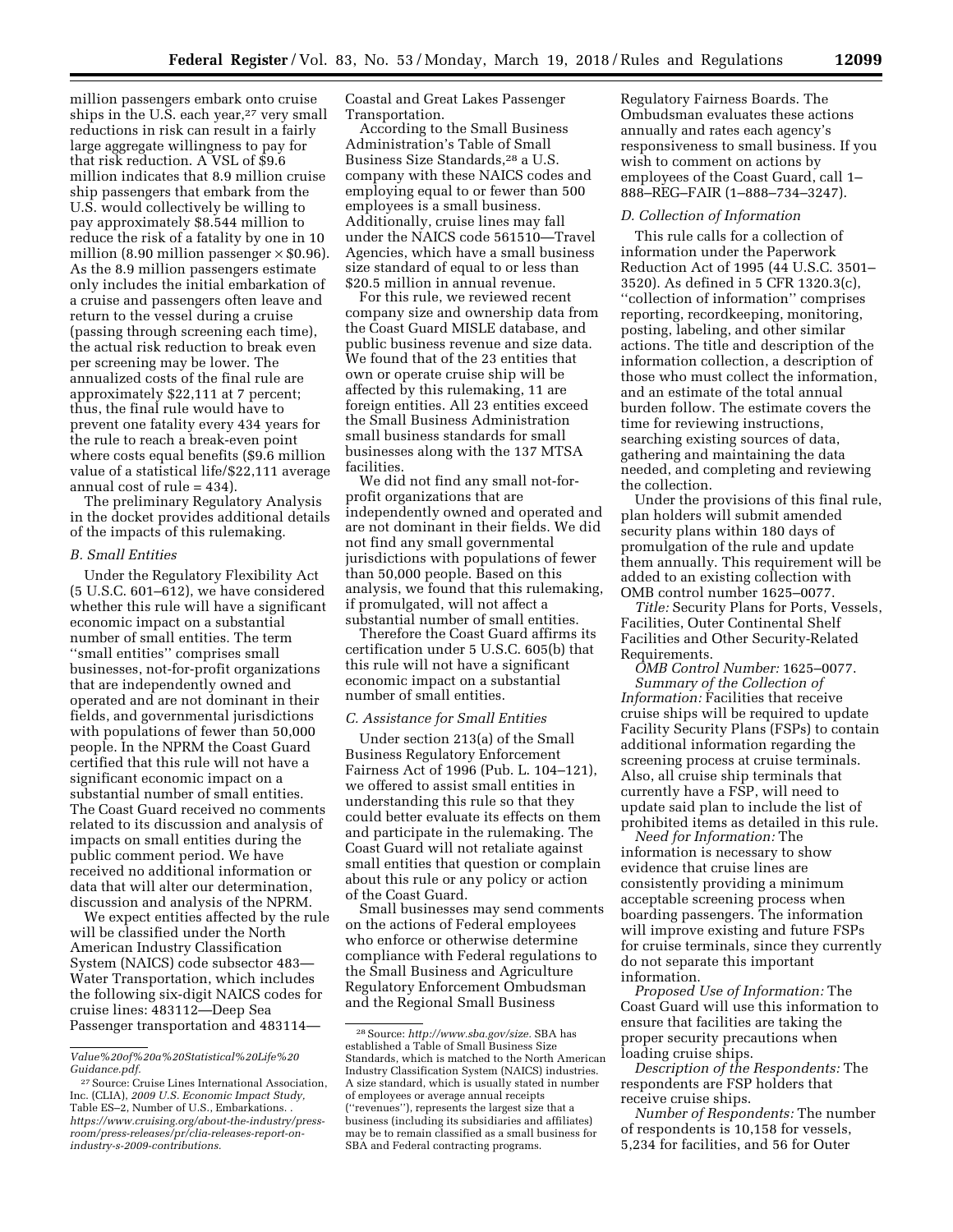Continental Shelf (OCS) facilities. Of these 5,234 facilities, 137 facilities that receive cruise ships that will be required to modify their existing FSPs to account for the TSP chapter.

*Frequency of Response:* Cruise lines will only need to write a TSP chapter once before inserting it into the associated FSP. This will be required during the first 6 months after publication of the final rule.

*Burden of Response:* The estimated burden for cruise lines per TSP chapter will be approximately 16 hours. The estimated burden to update the FSP will be 1 hour.

*Estimate of Total Annual Burden:* The estimated first-year burden for cruise lines is 16 hours per TSP chapter. Since there are currently 137 FSPs, the total burden on facilities will be 2,192 hours  $(137 TSPs \times 16 \text{ hours per TSP})$  in the first year. For the 137 facilities, the total burden will be 137 hours (137 FSPs × 1 hour per FSP). The current burden for this collection of information is 1,125,171. The new burden, as a result of this rulemaking, is (1,125,171 + 2,192 + 137) or 1,127,500 hours in the first year only. All subsequent year burdens will be considered part of the annual review process for FSPs.

As required by the Paperwork Reduction Act of 1995 (44 U.S.C. 3507(d)), we have submitted a copy of this final rule to the OMB for its review of the collection of information.

You need not respond to a collection of information unless it displays a currently valid control number from OMB. Before the requirements for this collection of information become effective, we will publish a notice in the **Federal Register** of OMB's decision to approve, modify, or disapprove the proposed collection.

### *E. Federalism*

A rule has implications for federalism under Executive Order 13132, Federalism, if it has a substantial direct effect on the States, on the relationship between the national government and the States, or on the distribution of power and responsibilities among the various levels of government. We have analyzed this rule under that Order and have determined that it has implications for federalism. A summary of the impact of federalism in this rule follows.

This final rule builds on the existing port security requirements found in 33 CFR part 105 by establishing detailed requirements for the screening of persons, baggage, and personal items intended for boarding a cruise ship. It also establishes terminal screening requirements for owners and operators of cruise ship terminals, some of which are State entities.

As implemented by the Coast Guard, the MTSA-established federal security requirements for regulated maritime facilities, including the terminal facilities serving the cruise ship industry, are amended by this final rule. These regulations were, in many cases, preemptive of State requirements. Where State requirements might conflict with the provisions of a federally approved security plan, they had the effect of impeding important federal purposes, including achieving uniformity. However, the Coast Guard also recognizes that States have an interest in these proposals to the extent they impose requirements on Stateoperated terminals or individual States may wish to develop stricter regulations for the federally regulated maritime facilities in their ports, so long as necessary security and the abovedescribed principles of federalism are not compromised. Sections 4 and 6 of Executive Order 13132 require that for any rules with preemptive effect, the Coast Guard shall provide elected officials of affected state and local governments and their representative national organizations the notice and opportunity for appropriate participation in any rulemaking proceedings, and to consult with such officials early in the rulemaking process. Therefore, we invited affected state and local governments and their representative national organizations to indicate their desire for participation and consultation in this rulemaking process by submitting comments to the NPRM. In accordance with Executive Order 13132, the Coast Guard is providing a federalism impact statement to document: (1) The extent of the Coast Guard's consultation with State and local officials that submit comments to this rule, (2) a summary of the nature of any concerns raised by state or local governments and the Coast Guard's position thereon, and (3) a statement of the extent to which the concerns of State and local officials have been met.

The Coast Guard interacted with State and local governmental authorities primarily through the notice and comment procedure. The Coast Guard received comments from the following governmental entities: The Port Authority of New York and New Jersey, the City of Rockland, ME, the Massachusetts Port Authority, the U.S. Virgin Islands, Port Miami, and the Broward County Florida Port Everglades Department. The commenters addressed a range of issues of significance, which while addressed in more detail above in section IV, are summarized below.

Many port authorities were concerned regarding the issue of liability in the event of security breaches or failures to comply with applicable terminal screening regulations. Several port authorities described contractual relationships with cruise ship operators or third parties that assigned screening responsibility to those parties, and were concerned that the new regulations could hold them liable as terminal owners if the operating party failed to comply with regulations. This transfer of liability was not the intent of the rule, and the Coast Guard was responsive to these entities' request by adding language to sections 104.295 and 105.292 specifying that, if detailed in a DoS, terminal owners could meet their regulatory requirements by assigning screening responsibility to a cruise ship operator or other responsible party. We believe this change fully addresses this concern.

Other issues raised by local or State authorities concerned procedural requirements stemming from the identification of prohibited items discovered in secure areas. These issues, which were also raised by nongovernmental entities, were addressed by including language in the text of the regulation at section 105.515(d) that more clearly laid out the steps to be taken in the event of a discovery of a prohibited item at various stages of the screening process.

Several governmental entities, most notably the U.S. Virgin Islands, were highly concerned about the expansion of the regulation to ''ports of call.'' In response to these concerns, the Coast Guard clarified in section IV.A that the enhanced screening requirements applied only to terminals, which are a separate class of facilities. This clarifies that the smaller ports of call can continue to conduct screening requirements under their current systems.

Finally, we received a request from one large port authority to add more specific training and qualification criteria for cruise ship screeners. In the final rule, we declined to adopt this suggestion, because we believe that such a ''one size fits all'' approach would be impracticable and burdensome considering the wide range of cruise ship terminals and ports of call. We note that while not required, larger terminals are free to subject their screening personnel to more stringent training requirements than required by these regulations.

#### *F. Unfunded Mandates Reform Act*

The Unfunded Mandates Reform Act of 1995 (2 U.S.C. 1531–1538) requires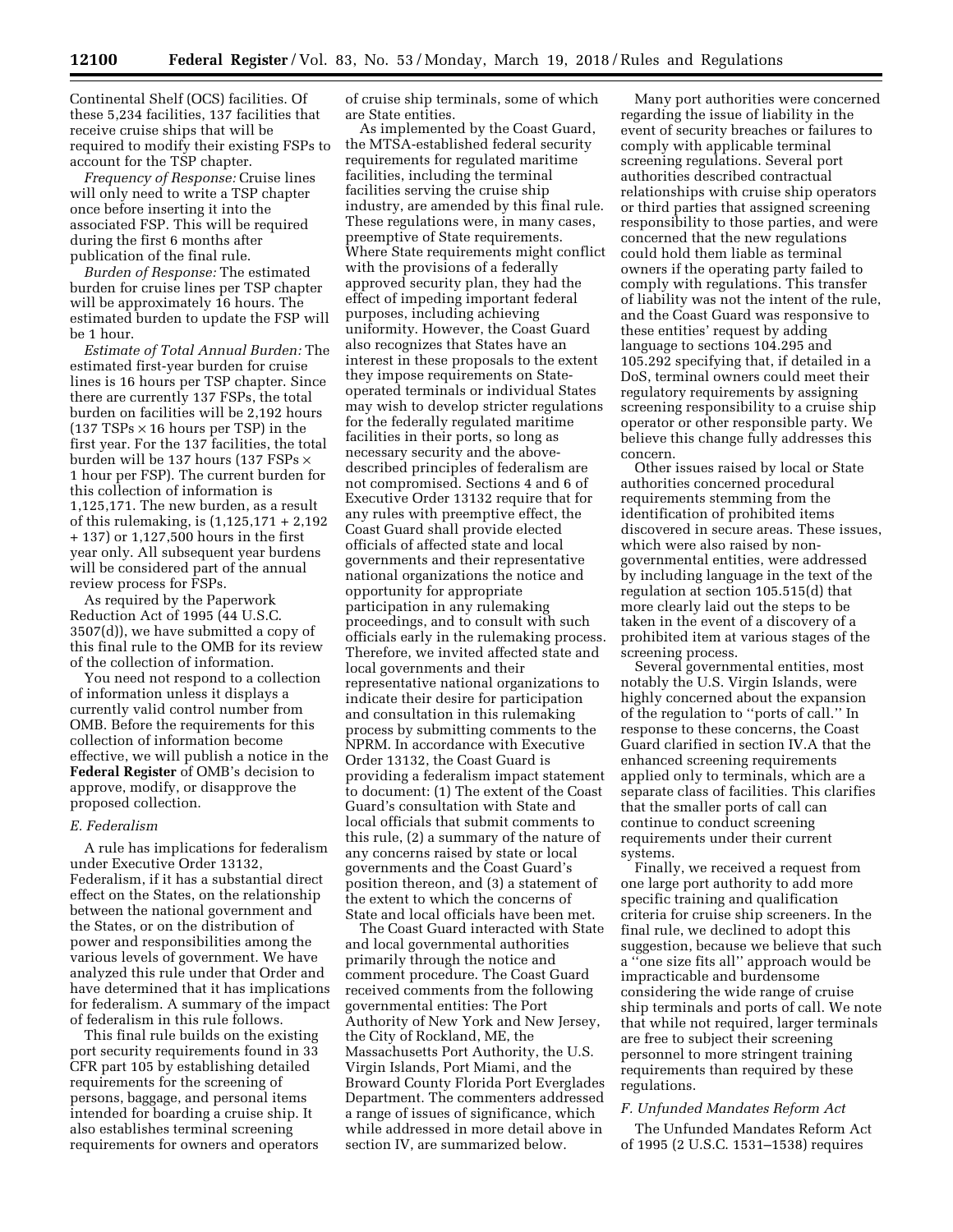Federal agencies to assess the effects of their discretionary regulatory actions. In particular, the Act addresses actions that may result in the expenditure by a State, local, or tribal government, in the aggregate, or by the private sector of \$100,000,000 (adjusted for inflation) or more in any one year. Though this rule will not result in such an expenditure, we do discuss the effects of this rule elsewhere in this preamble.

### *G. Taking of Private Property*

This rule will not cause a taking of private property or otherwise have taking implications under Executive Order 12630, Governmental Actions and Interference with Constitutionally Protected Property Rights.

### *H. Civil Justice Reform*

This rule meets applicable standards in sections 3(a) and 3(b)(2) of Executive Order 12988, Civil Justice Reform, to minimize litigation, eliminate ambiguity, and reduce burden.

## *I. Protection of Children*

We have analyzed this rule under Executive Order 13045, Protection of Children from Environmental Health Risks and Safety Risks. This rule is not an economically significant rule and will not create an environmental risk to health or risk to safety that might disproportionately affect children.

## *J. Indian Tribal Governments*

This rule does not have tribal implications under Executive Order 13175, Consultation and Coordination with Indian Tribal Governments, because it will not have a substantial direct effect on one or more Indian tribes, on the relationship between the Federal Government and Indian tribes, or on the distribution of power and responsibilities between the Federal Government and Indian tribes.

### *K. Energy Effects*

We have analyzed this rule under Executive Order 13211, Actions Concerning Regulations That Significantly Affect Energy Supply, Distribution, or Use. We have determined that it is not a ''significant energy action'' under that order because it is not a ''significant regulatory action'' under Executive Order 12866 and is not likely to have a significant adverse effect on the supply, distribution, or use of energy. The Administrator of the Office of Information and Regulatory Affairs has not designated it as a significant energy action. Therefore, it does not require a Statement of Energy Effects under Executive Order 13211.

### *L. Technical Standards*

The National Technology Transfer and Advancement Act (NTTAA) (15 U.S.C. 272 note) directs agencies to use voluntary consensus standards in their regulatory activities unless the agency provides Congress, through OMB, with an explanation of why using these standards would be inconsistent with applicable law or otherwise impractical. Voluntary consensus standards are technical standards (*e.g.,* specifications of materials, performance, design, or operation; test methods; sampling procedures; and related management systems practices) that are developed or adopted by voluntary consensus standards bodies.

This rule does not add any voluntary consensus standards. Due to the nature of cruise ship security operations, performance-based standards allow an appropriate degree of flexibility that accommodates and is consistent with different terminal sizes and operations. This rule will standardize screening activities for all persons, baggage, and personal effects at cruise ship terminals to ensure a consistent layer of security at terminals throughout the United States. Additionally, the Coast Guard consulted with the TSA during the development of this rule.

#### *M. Environment*

We have analyzed this rule under Department of Homeland Security Management Directive 023–01 and Commandant Instruction M16475.lD, which guide the Coast Guard in complying with the National Environmental Policy Act of 1969 (42 U.S.C. 4321–4370f), and have determined that it is one of a category of actions that do not individually or cumulatively have a significant effect on the human environment. A Record of Environmental Consideration (REC) supporting this determination is available in the docket where indicated in the **ADDRESSES** section of this preamble. This rule is categorically excluded under paragraphs 34(a), regulations which are editorial or procedural; 34(c), regulations concerning the training, qualifying, licensing, and disciplining or maritime personnel; and 34(d), regulations concerning the documentation, admeasurement, inspection, and equipment of vessels, of the Coast Guard's NEPA Implementing Procedures and Policy for Considering Environmental Impacts, COMDTINST M16475.1D, and paragraph 6(b) of the ''Appendix to National Environmental Policy Act: Coast Guard Procedures for

Categorical Exclusions'' (67 FR 48243, July 23, 2002).

## **List of Subjects**

## *33 CFR Part 101*

Harbors, Maritime security, Reporting and recordkeeping requirements, Security measures, Vessels, Waterways.

#### *33 CFR Part 104*

Maritime security, Reporting and recordkeeping requirements, Security measures, Vessels.

### *33 CFR Part 105*

Maritime security, Reporting and recordkeeping requirements, Security measures.

### *33 CFR Part 120*

Passenger vessels, Reporting and recordkeeping requirements, Security measures, Terrorism.

### *33 CFR Part 128*

Harbors, Reporting and recordkeeping requirements, Security measures, Terrorism.

For the reasons listed in the preamble, the Coast Guard amends 33 CFR parts 101, 104, 105, 120, and 128 as follows:

## **PART 101—MARITIME SECURITY: GENERAL**

■ 1. The authority citation for part 101 continues to read as follows:

**Authority:** 33 U.S.C. 1226, 1231; 46 U.S.C. Chapter 701; 50 U.S.C. 191, 192; Executive Order 12656, 3 CFR 1988 Comp., p. 585; 33 CFR 1.05–1, 6.04–11, 6.14, 6.16, and 6.19; Department of Homeland Security Delegation No. 0170.1.

 $\blacksquare$  2. In § 101.105, add, in alphabetical order, definitions for the terms ''carryon item'', ''checked baggage'', ''cruise ship terminal'', ''cruise ship voyage'', ''disembark'', ''embark'', ''explosive detection system'', ''high seas'', ''port of call'', ''screener'', and ''terminal screening program or TSP'' to read as follows:

### **§ 101.105 Definitions.**

# \* \* \* \* \*

*Carry-on item* means an individual's accessible property, including any personal effects that the individual intends to carry onto a vessel or facility subject to this subchapter and is therefore subject to screening.

\* \* \* \* \* *Checked baggage* means an individual's personal property tendered by or on behalf of a passenger and accepted by a facility or vessel owner or operator. This baggage is accessible to the individual after boarding the vessel.

\* \* \* \* \*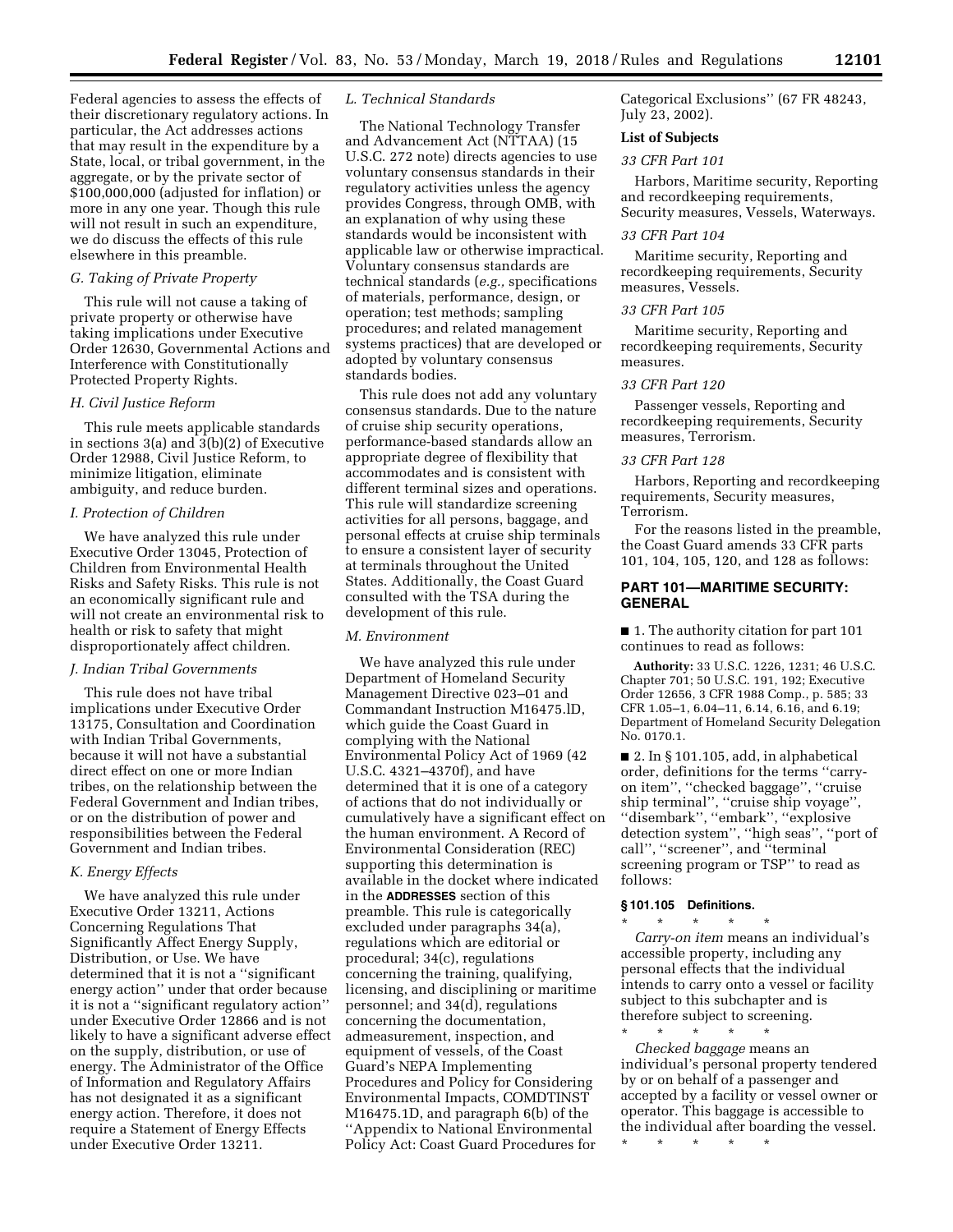*Cruise ship terminal* means any portion of a facility that receives a cruise ship or its tenders for initial embarkation or final disembarkation.

*Cruise ship voyage* means a cruise ship's entire course of travel, from the first port at which the vessel embarks passengers until its return to that port or another port where the majority of the passengers disembark and terminate their voyage. A cruise ship voyage may include one or more ports of call.

\* \* \* \* \* *Disembark* means any time that the crew or passengers leave the ship. \* \* \* \* \*

*Embark* means any time that crew or passengers board the ship, including reboarding at ports of call.

*Explosives detection system* means any system, including canines, automated device, or combination of devices that have the ability to detect explosive material.

\* \* \* \* \*

\* \* \* \* \*

\* \* \* \* \* *High seas* means the waters defined in § 2.32(d) of this chapter.

*Port of call* means a U.S. port where a cruise ship makes a scheduled or unscheduled stop in the course of its voyage and passengers are allowed to embark and disembark the vessel or its tenders.

\* \* \* \* \* *Screener* means an individual who is trained and authorized to screen or inspect persons, baggage (including carry-on items), personal effects, and vehicles for the presence of dangerous substances and devices, and other items listed in the vessel security plan (VSP) or facility security plan (FSP).

\* \* \* \* \* *Terminal screening program or TSP*  means a written program developed for a cruise ship terminal that documents methods used to screen persons, baggage, and carry-on items for the presence of dangerous substances and devices to ensure compliance with this part.

\* \* \* \* \*

## **PART 104—MARITIME SECURITY: VESSELS**

■ 3. The authority citation for part 104 continues to read as follows:

**Authority:** 33 U.S.C. 1226, 1231; 46 U.S.C. Chapter 701; 50 U.S.C. 191; 33 CFR 1.05–1, 6.04–11, 6.14, 6.16, and 6.19; Department of Homeland Security Delegation No. 0170.1.

■ 4. In § 104.295, revise paragraphs (a)(1) and (2) to read as follows:

## **§ 104.295 Additional requirements cruise ships.**

 $(a) * * * *$ 

(1) Screen all persons, baggage, and personal effects for dangerous substances and devices prior to entering the sterile or secure portion of a cruise ship in accordance with the qualification, training, and equipment requirements of §§ 105.530, 105.535, and 105.545 of this subchapter.

(2) The vessel owner or operator may work with the owner or operator of each cruise ship terminal or port of call at which that vessel embarks or disembarks passengers to meet the requirements of this section. The owner or operator of a cruise ship need not duplicate any provisions fulfilled by the cruise ship terminal or port of call. When a provision is fulfilled by the cruise ship terminal or port of call, the applicable section of the Vessel Security Plan must refer to that fact.

# **PART 105—MARITIME SECURITY: FACILITIES**

\* \* \* \* \*

■ 5. The authority citation for part 105 continues to read as follows:

**Authority:** 33 U.S.C. 1226, 1231; 46 U.S.C. 70103; 50 U.S.C. 191; 33 CFR 1.05–1, 6.04– 11, 6.14, 6.16, and 6.19; Department of Homeland Security Delegation No. 0170.1.

 $\blacksquare$  6. In § 105.225, revise paragraph  $(b)(1)$ to read as follows:

## **§ 105.225 Facility recordkeeping requirements.**

\* \* \* \* \* (b) \* \* \*

\* \* \* \* \*

(1) *Training.* For training under §§ 105.210 and 105.535, the date of each session, duration of session, a description of the training, and a list of attendees;

 $\blacksquare$  7. In § 105.290, revise paragraphs (a) and (b) to read as follows:

### **§ 105.290 Additional requirements—cruise ship terminals.**

\* \* \* \* \* (a) Screen all persons, baggage, and personal effects for dangerous substances and devices in accordance with the requirements in subpart E of this part. The owner or operator of a cruise ship terminal need not duplicate any provisions fulfilled by the vessel. When a provision is fulfilled by a vessel, the applicable section of the terminal security program (TSP) must refer to that fact.

(b) Check the identification of all persons seeking to enter the facility in accordance with §§ 101.514, 101.515, and 105.255 of this subchapter. Persons holding a Transportation Worker Identification Credential (TWIC) must be checked as set forth in this part. For persons not holding a TWIC, this check includes confirming the individual's validity for boarding by examining passenger tickets, boarding passes, government identification or visitor badges, or work orders;

■ 8. Add § 105.292 to read as follows:

\* \* \* \* \*

### **§ 105.292 Additional requirements—cruise ship ports of call.**

(a) The owner or operator of a cruise ship port of call must work with the operator of each cruise ship subject to part 104 of this chapter to ensure that passengers are screened for dangerous substances and devices in accordance with the qualification, training, and equipment requirements of §§ 105.530, 105.535, and 105.545. The port of call need not duplicate any provisions fulfilled by the vessel. When a provision is fulfilled by a vessel, the applicable section of the TSP must refer to that fact.

(b) The owner or operator of a cruise ship port of call must display the Prohibited Items List at each screening location.

■ 9. In § 105.405, revise paragraphs (a)(17) and (18), reserve paragraphs  $(a)(19)$  and  $(20)$ , and add paragraph (a)(21) to read as follows:

### **§ 105.405 Format and content of the Facility Security Plan (FSP).**

 $(a) * * * *$ 

(17) Facility Security Assessment (FSA) report;

(18) Facility Vulnerability and Security Measures Summary (Form CG– 6025) in Appendix A to part 105; and,

(19)–(20) [Reserved]

\* \* \* \* \*

(21) If applicable, cruise ship TSP in accordance with subpart E of this part.

■ 10. Add subpart E to part 105 to read as follows:

## **Subpart E—Facility Security: Cruise Ship Terminals**

Sec.

- 105.500 General.
- Terminal Screening Program (TSP).
- 105.510 Screening responsibilities of the
- owner or operator.<br>105.515 Prohibited Ite
- 105.515 Prohibited Items List (PIL).<br>105.525 Terminal screening operation
- 105.525 Terminal screening operations.<br>105.530 Oualifications of screeners.
- 105.530 Qualifications of screeners.<br>105.535 Training requirements of sc
- 105.535 Training requirements of screeners.<br>105.540 Screener participation in drills and Screener participation in drills and exercises.
- 
- 105.545 Screening equipment.<br>105.550 Alternative screening. Alternative screening.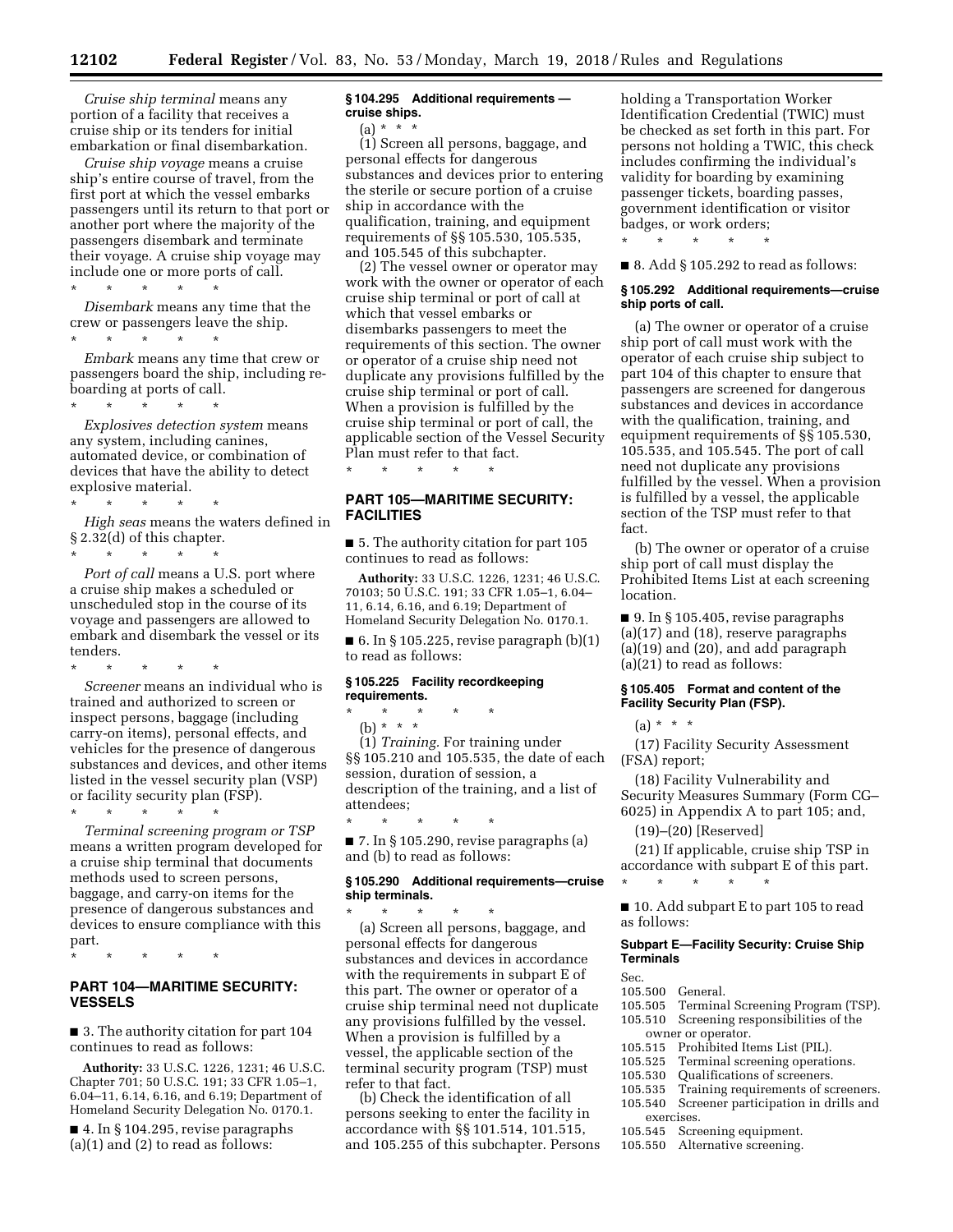## **Subpart E—Facility Security: Cruise Ship Terminals**

#### **§ 105.500 General.**

(a) *Applicability.* The owner or operator of a cruise ship terminal must comply with this subpart when receiving a cruise ship or tenders from cruise ships.

(b) *Purpose.* This subpart establishes cruise ship terminal screening programs within the Facility Security Plans to ensure that prohibited items are not present within the secure areas that have been designated for screened persons, baggage, and personal effects, and are not brought onto cruise ships interfacing with the terminal.

(c) *Compliance dates.* (1) No later than October 15, 2018, cruise ship terminal owners or operators must submit, for each terminal, a terminal screening program (TSP) that conforms with the requirements in § 105.505 to the cognizant COTP for review and approval.

(2) No later than April 18, 2019, each cruise ship terminal owner or operator must operate in compliance with an approved TSP and this subpart.

## **§ 105.505 Terminal Screening Program (TSP).**

(a) *General requirements.* The owner or operator of a cruise ship terminal must ensure a TSP is developed, added to the Facility Security Plan (FSP), and implemented. The TSP must—

(1) Document all procedures that are employed to ensure all persons, baggage, and personal effects are screened at the cruise ship terminal prior to being allowed into a cruise ship terminal's secure areas or onto a cruise ship;

(2) Be written in English; and

(3) Be approved by the Coast Guard as part of the FSP in accordance with subpart D of this part.

(b) *Availability.* Each cruise ship terminal Facility Security Officer (FSO) must—

(1) Maintain the TSP in the same or similar location as the FSP as described in § 105.400(d);

(2) Have an accessible, complete copy of the TSP at the cruise ship terminal;

(3) Have a copy of the TSP available for inspection upon request by the Coast Guard;

(4) Maintain the TSP as sensitive security information (SSI) and protect it in accordance with 49 CFR part 1520; and

(5) Make a copy of the current Prohibited Items List (PIL) publicly available. The PIL and copies thereof are not SSI.

(c) *Content.* The TSP must include—

(1) A line diagram of the cruise ship terminal including—

(i) The physical boundaries of the terminal;

(ii) The location(s) where all persons intending to board a cruise ship, and all personal effects and baggage, are screened; and

(iii) The point(s) in the terminal beyond which no unscreened person may pass.

(2) The responsibilities of the owner or operator regarding the screening of persons, baggage, and personal effects;

(3) The procedure to obtain and maintain the PIL;

(4) The procedures used to comply with the requirements of § 105.530 regarding qualifications of screeners;

(5) The procedures used to comply with the requirements of § 105.535 regarding training of screeners;

(6) The number of screeners needed at each location to ensure adequate screening;

(7) A description of the equipment used to comply with the requirements of § 105.525 regarding the screening of individuals, their personal effects, and baggage, including screening at increased Maritime Security (MARSEC) levels, and the procedures for use of that equipment;

(8) The operation, calibration, and maintenance of any and all screening equipment used in accordance with § 105.545;

(9) The procedures used to comply with the requirements of § 105.550 regarding the use of alternative screening methods and/or equipment, including procedures for passengers and crew with disabilities or medical conditions precluding certain screening methods; and

(10) The procedures used when prohibited items are detected.

(d) As a part of the FSP, the requirements in §§ 105.410 and 105.415 governing submission, approval, amendment, and audit of a TSP apply.

## **§ 105.510 Screening responsibilities of the owner or operator.**

In addition to the requirements of § 105.200, the owner or operator of a cruise ship terminal must ensure that—

(a) A TSP is developed in accordance with this subpart, and submitted to and approved by the cognizant Captain of the Port (COTP), as part of the FSP, in accordance with this part;

(b) Screening is conducted in accordance with this subpart and an approved TSP;

(c) Specific screening responsibilities are documented in a Declaration of Security (DoS) in accordance with §§ 104.255 and 105.245 of this subchapter;

(d) Procedures are established for reporting and handling prohibited items that are detected during the screening process;

(e) All personal screening is conducted in a uniform, courteous, and efficient manner respecting personal rights to the maximum extent practicable; and

(f) When the MARSEC (Maritime Security) level is increased, additional screening measures are employed in accordance with an approved TSP.

#### **§ 105.515 Prohibited Items List (PIL).**

(a) The owner or operator of a cruise ship terminal must obtain from the Coast Guard and maintain a Prohibited Items List (PIL) consisting of dangerous substances and devices for purposes of § 105.290(a). The list specifies those items that the Coast Guard prohibits all persons from bringing onboard any cruise ship through terminal screening operations regulated under 33 CFR part 105.

(b) Procedures for screening persons, baggage and personal effects must include use of the PIL which will be provided to screening personnel by the cruise ship terminal owner or operator.

(c) The list must be present at each screening location during screening operations. Additionally, the list must be included as part of the DoS.

(d) Facility personnel must report the discovery of a prohibited item introduced by violating security measures at a cruise ship terminal as a breach of security in accordance with § 101.305(b) of this subchapter. A prohibited item discovered during security screening is not considered to be a breach of security, and should be treated in accordance with local law enforcement practices.

## **§ 105.525 Terminal screening operations.**

(a) *Passengers and personal effects.*  (1) Each cruise ship terminal must have at least one location to screen passengers and carry-on items prior to allowing such passengers and carry-on items into secure areas of the terminal designated for screened persons and carry-on items.

(2) Screening locations must be adequately staffed and equipped to conduct screening operations in accordance with the approved TSP.

(3) Facility personnel must check personal identification prior to allowing a person to proceed to a screening location, in accordance with § 105.290(b), which sets forth additional requirements for cruise ship terminals at all MARSEC levels.

(4) All screened passengers and their carry-on items must remain in secure